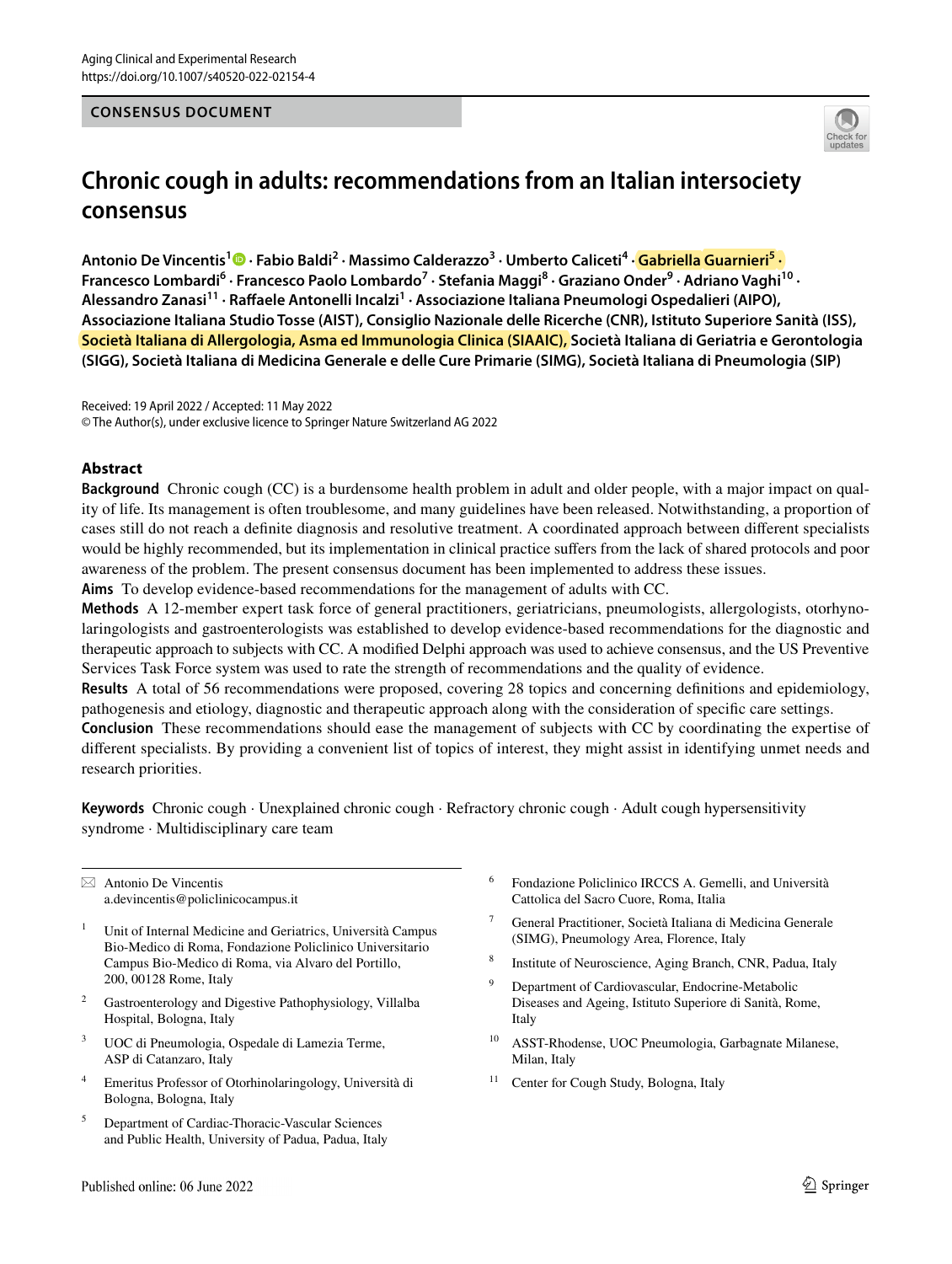# **Introduction**

Chronic cough (CC) is a burdensome health problem in adults and older people, and one of the most frequent causes of medical consultation, particularly in highincome countries, where its prevalence peaks at 10–20% [[1\]](#page-19-0). The disorder is often reported as being severe and disabling, with a major impact on quality of life (QoL), the latter of which may be further compromised by the onset of sequalae such as urinary incontinence, cough syncope, or visceral organ herniation [\[2](#page-19-1)]. Such a circumstance frequently ends in social isolation, depression, and difficulties with relationships. The diagnosis and management of CC are also troublesome, with underlying causes such as respiratory disease (e.g., asthma and upper airway disease) and extra-respiratory disorders (e.g., gastroesophageal (GE) reflux), as well as multifactorial etiologies, frequently remaining uncertain. Finally, the central mechanisms of cough reflex hypersensitization—the so-called 'cough hypersensitivity syndrome' [[3\]](#page-19-2)—have recently been highlighted, which potentially further complicates the diagnostic and therapeutic pathway of these patients. To overcome these problems, and improve overall health status, several international guidelines [[3](#page-19-2)[–7\]](#page-19-3) have been developed. Notwithstanding the availability of such valid assessment tools, a proportion of patients still fail to obtain a defnitive diagnosis and receive resolutive treatment. Moreover, given the wide spectrum of potential diseases underlying CC, undiagnosed and/or unresponsive patients require an integrated and coordinated multidisciplinary team approach to their care, the implementation of which—in clinical practice—is frequently hampered by local healthcare resourcing. The availability of updated and shared management protocols would potentially assist in the management of these patients. For this reason, the present consensus document has been developed by a multidisciplinary panel comprising geriatricians, general practitioners, internists, pulmonologists, otorhinolaryngologists, allergologists, and gastroenterologists to propose recommendations for the integrated and coordinated management of the adult, and older adult, with CC. This consensus document is designed to help clinicians, patients, researchers, and health policy makers to tailor management strategies to the individual patient.

# **Materials and methods**

The present article is the outcome of a collaborative initiative between the following organizations: Associazione Italiana Pneumologi Ospedalieri (AIPO), Associazione Italiana Studio Tosse (AIST), Consiglio Nazionale delle Ricerche (CNR), Istituto Superiore Sanità (ISS), Società Italiana di Allergologia, Asma ed Immunologia Clinica (SIAAIC), Società Italiana di Geriatria e Gerontologia (SIGG), Società Italiana di Medicina Generale e delle Cure Primarie (SIMG), and Società Italiana di Pneumologia (SIP). These societies appointed a task force of 12 experts who met on 3 March 2021 to defne the scope of the project, identify key issues, and agree consensus methods.

It was decided that the consensus document would focus on the management of adults with CC. The following areas of investigation for CC were identifed: (1) defnition, epidemiology, and impact on health status; (2) pathogenesis and etiology; (3) diagnostic approach; (4) therapeutic approach; (5) specifc settings of care; (6) diagnostic and therapeutic algorithms. Corresponding subcommittees were nominated which compiled a list of relevant topics for each area of focus. For each topic, a review of currently available evidence was carried out by a group of experts. A modifed Delphi approach was used to achieve consensus (unlike traditional Delphi method, we began the process with literature review instead of an open-ended survey), and the US Preventive Services Task Force system [[8](#page-19-4)] was used to rate the strength of recommendations (Table [1](#page-2-0)) and the quality of evidence (Table [2\)](#page-2-1).

Based on the literature review, each subcommittee proposed specifc recommendations with supporting evidence for each topic. Key issues were discussed at a subsequent meeting on 3 June 2021, after which a comprehensive document was shared with all task force members and subjected to three rounds of revision. Statements for each consensus (defned as greater than 70% agreement with less than 15% disagreement) were achieved and then resubmitted to the task force at a consensus conference on 30 October 2021, when recommendations and supporting evidence were reviewed and discussed by the entire group. Subsequently, a draft report of the fnal consensus was prepared and sent to the experts for modifcation and comment. Each author approved the fnal version prior to submission.

### **Defnition, epidemiology and impact on health status**

#### **Defnition**

Cough is a physiological refex, characterized by a sudden explosive expulsion of air from the lungs through the respiratory airways. While the cough refex usually represents a protective mechanism, clearing the airways from noxious agents and unwarranted secretions, it is occasionally the expression of an underlying pathologic condition, which may frequently be difficult to diagnose. The definition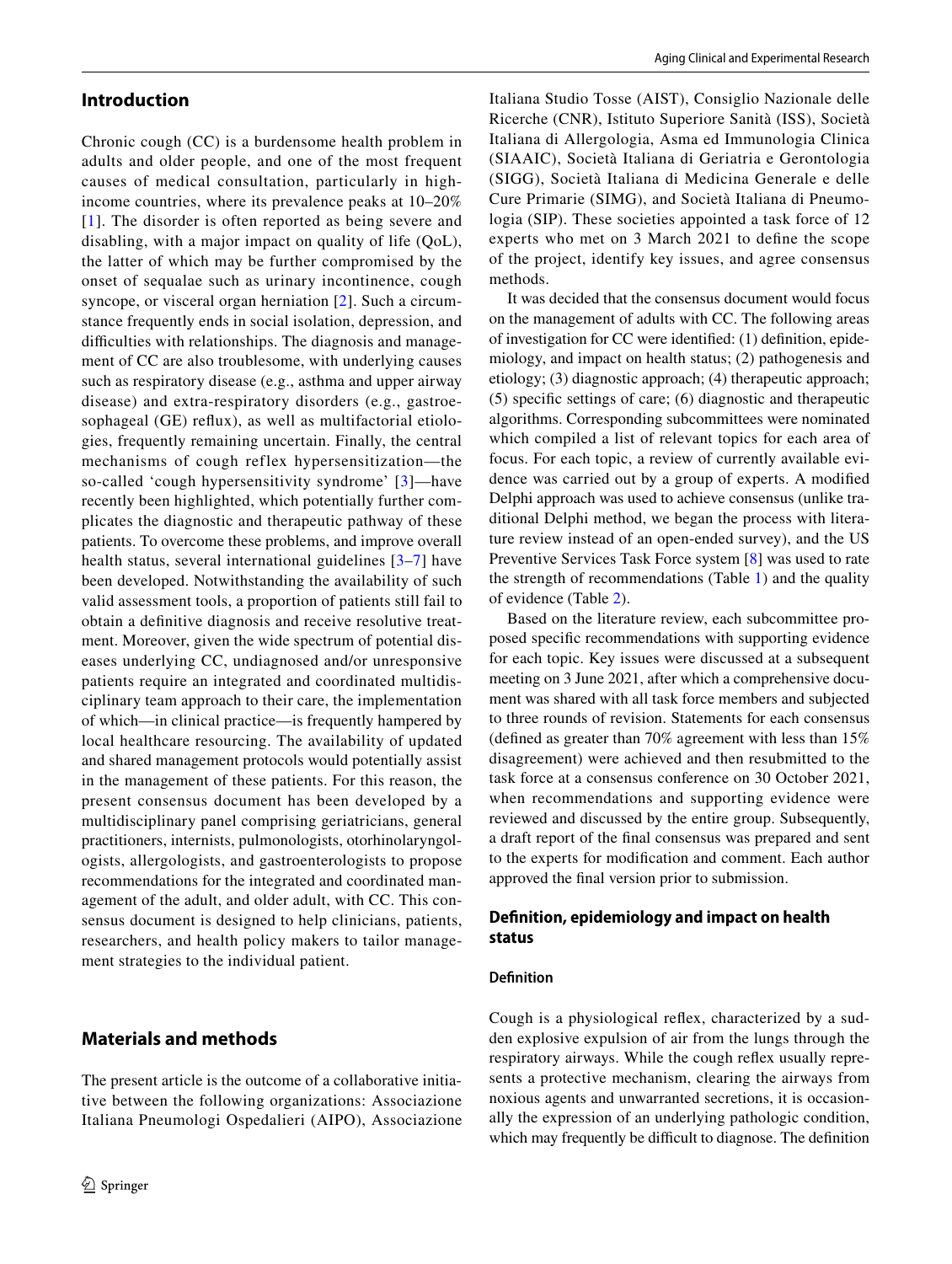| Grade        | Definition                                                                                                                                                                                                                                           | Suggestion for practice.                                                                                                                                                                              |
|--------------|------------------------------------------------------------------------------------------------------------------------------------------------------------------------------------------------------------------------------------------------------|-------------------------------------------------------------------------------------------------------------------------------------------------------------------------------------------------------|
| A            | The USPSTF recommends the service. There is high certainty that<br>the net benefit is substantial                                                                                                                                                    | Offer or provide this service                                                                                                                                                                         |
| B            | The USPSTF recommends the service. There is high certainty that<br>the net benefit is moderate or there is moderate certainty that the<br>net benefit is moderate to substantial                                                                     | Offer or provide this service                                                                                                                                                                         |
| $\mathsf{C}$ | The USPSTF recommends selectively offering or providing this<br>service to individual patients based on professional judgment and<br>patient preferences. These is at least moderate certainty that the<br>net benefit is small                      | Offer or provide this service for selected patients depending on<br>individual circumstances                                                                                                          |
| D            | The USPSTF recommends against the service. There is moderate or Discourage the use of this service<br>high certainty that the service has no net benefit or that the harms<br>outweigh the benefits                                                  |                                                                                                                                                                                                       |
| Ι            | The USPSTF concludes that the current evidence is insufficient to<br>assess the balance of benefits and harms of the service. Evidence<br>is lacking, of poor quality, or conflicting, and the balance of<br>benefits and harms cannot be determined | Read the clinical considerations section of USPSTF Recom-<br>mendation Statement. If the service is offered, patients should<br>understand the uncertainty about the balance of benefits and<br>harms |

<span id="page-2-0"></span>**Table 1** US Preventive Services Task Force (USPSTF) grading of strength of recommendations

<span id="page-2-1"></span>**Table 2** Grading of quality of evidence ( modifed from US Preventive Services Task Force)

| Quality of evidence | Description                                                                                                                                                                                                                                                                                                                                                                                                                                                                                                                                                                                                                                                              |
|---------------------|--------------------------------------------------------------------------------------------------------------------------------------------------------------------------------------------------------------------------------------------------------------------------------------------------------------------------------------------------------------------------------------------------------------------------------------------------------------------------------------------------------------------------------------------------------------------------------------------------------------------------------------------------------------------------|
| High(A)             | The available evidence usually includes consistent results from a multitude of well-designed, well-conducted<br>studies in representative care populations. These studies assess the effects of the service on the desired<br>health outcomes. Because of the precision of findings, this conclusion is therefore unlikely to be strongly<br>affected by the results of future studies. These recommendations are often based on direct evidence from<br>clinical trials of screening, treatment, or behavioural interventions. High-quality trials designed as 'prag-<br>matic' or 'effectiveness' trials are often of greater value in understanding external validity |
| Moderate $(B)$      | The available evidence is sufficient to determine the effects of the service on targeted health outcomes, but<br>confidence in the estimate is constrained by factors such as:<br>• the number, size, or quality of individual studies in the evidence pool<br>• some heterogeneity of outcome findings or intervention models across the body of studies<br>• mild to moderate limitations in the general applicability of findings to routine clinical practice<br>As more information becomes available, the magnitude or direction of the observed effect could change, and<br>this change may be large enough to alter the conclusion                               |
| Low (C)             | The available evidence is insufficient to assess effects on health outcomes. Evidence is insufficient because of:<br>• the very limited number or size of studies<br>• inconsistency of direction or magnitude of findings across the body of evidence<br>• critical gaps in the chain of evidence<br>• findings are not generalisable to routine clinical practice<br>• a lack of information on prespecified health outcomes<br>· lack of coherence across the linkages in the chain of evidence.<br>More information may allow an estimation of effects on health outcomes                                                                                            |

of cough is generally based on features such as duration, underlying causes, associated characteristics, or treatment response.

Based on duration, cough can be defned as acute (lasting for less than 3 weeks), subacute (lasting for 3 to 8 weeks) or chronic (lasting for more than 8 weeks). While such defnitions may seem arbitrary, this classifcation appears to appropriately refect the diferent clinical phenotypes and be useful in diagnosing and guiding treatment in patients with cough [[9](#page-19-5)].

In the context of CC, terms such as 'refractory', 'unexplained' or 'idiopathic' are often used to defne a cough that persists despite extensive investigative and therapeutic intervention. However, while all terms refer to a condition of non-responsiveness, each term identifes diferent types of CC and should not be used interchangeably. Indeed, refractory CC (RCC) relates to a cough that persists despite optimal treatment for the presumed underlying conditionwhich may be common or uncommon—according to published best practice guidelines in an adherent patient [\[10](#page-19-6)]. Unexplained CC (UCC) refers to the circumstance in which no cause, common or otherwise, for the cough has been found, despite extensive diagnostic workup [\[10](#page-19-6)]. Although the term idiopathic CC is still in current use, UCC is now preferred as the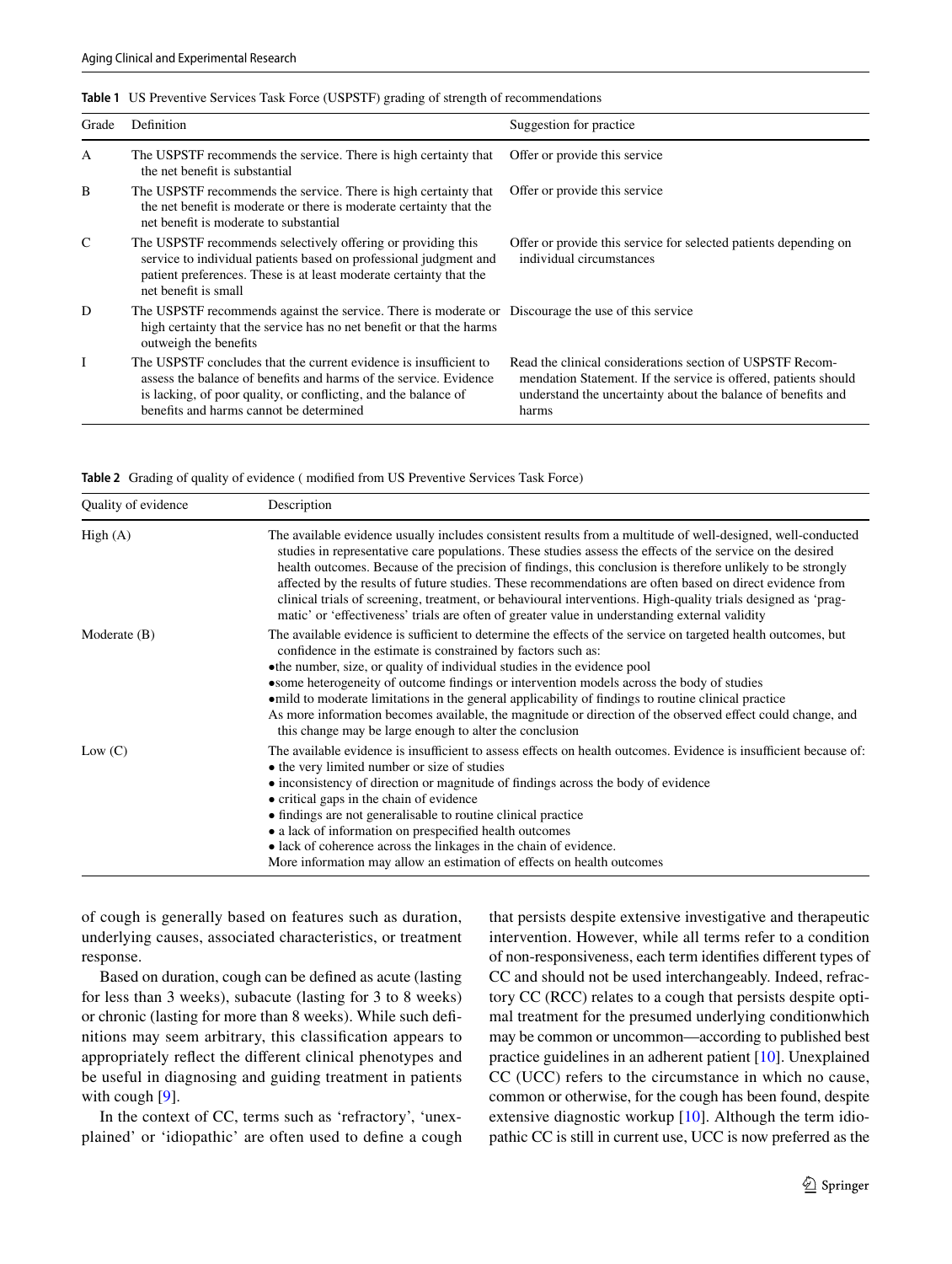diagnostic term to describe cough that remains unresolved after thorough diagnostic and treatment intervention [\[5](#page-19-7)].

Recent insights into the mechanistic pathways of RCC and UCC have introduced the concept of the 'cough hypersensitivity syndrome', defned as a clinical syndrome characterized by troublesome coughing often triggered by low levels of thermal, mechanical or chemical exposure [[3\]](#page-19-2).

| Statement                                                                                                                                                                                                     | Type                 | Strength of recom-<br>mendation/quality of<br>evidence |
|---------------------------------------------------------------------------------------------------------------------------------------------------------------------------------------------------------------|----------------------|--------------------------------------------------------|
| Cough is a physiologi-<br>cal protective mecha-<br>nism of the airways                                                                                                                                        | Statement of fact    |                                                        |
| We recommend defin-<br>ing CC as cough<br>persisting for more<br>than 8 weeks                                                                                                                                 | Recommendation A/low |                                                        |
| We recommend defin-<br>ing refractory CC<br>(RCC) as a cough<br>that persists despite<br>optimal treatment for<br>the presumed com-<br>mon and uncommon<br>conditions                                         | Recommendation A/low |                                                        |
| We recommend defin-<br>ing unexplained CC<br>(UCC) in all cir-<br>cumstances when no<br>diagnosable cause for<br>CC has been found,<br>despite extensive<br>assessment for com-<br>mon and uncommon<br>causes | Recommendation A/low |                                                        |
| CC, chronic cough                                                                                                                                                                                             |                      |                                                        |

# **Epidemiology**

Few data are available on the epidemiologic burden of CC. A meta-analysis of 90 studies published between 1980 and 2013 found an overall prevalence of around 10%, which was greater in high-income countries (~18% in Oceania and ~11–12% in Europe and America) than in low-income countries ( $\sim$ 2-4% in Africa and Asia) [\[1](#page-19-0)]. These differences probably refect inter-regional variations in air pollution, smoking habit and comorbidities. Regardless of these observations, a signifcant heterogeneity in reporting was found within the literature; indeed, in 19 studies CC was defned using the cutoff of 3 months, while only 3 studies applied the currently accepted defnition of 8 weeks. Moreover, in most studies, the estimation of CC prevalence was not the primary objective, which could have clearly favored a poorly comparable methodology.

A more recent investigation confrmed the CC prevalence of 10% in a general population of 9,824 individuals aged 45 years or more, and prospectively observed an overall incidence rate of around 11 cases every 1000 person-years [[11](#page-19-8)]. As expected, CC was more frequent in women, smokers and in those with chronic obstructive pulmonary disease (COPD) and asthma; CC also increased with age, peaking ~14.5% in the eighth decade.

In Italy, two phone surveys have indicated a slightly greater CC prevalence  $(\sim 14-18\%)$ , with an increasing trend in the last decades [[12,](#page-19-9) [13](#page-19-10)]. However, the applied methodology negatively afected comparability, which could have been distorted by selection and reporting bias. The epidemiological and clinical characteristics of CC in Italy appeared to be similar to those seen worldwide [\[14,](#page-19-11) [15](#page-19-12)].

| <b>Statement</b>                                                                                                                                                                                                     | Type              | Strength of recom-<br>mendation/quality of<br>evidence |
|----------------------------------------------------------------------------------------------------------------------------------------------------------------------------------------------------------------------|-------------------|--------------------------------------------------------|
| Prevalence data are<br>uncertain because<br>epidemiologi-<br>cal studies on CC<br>demonstrate poor<br>comparison due to<br>heterogeneous study<br>populations, settings,<br>and screening tools<br>CC, chronic cough | Statement of fact |                                                        |

### **Impact on health status**

Chronic cough has a major impact on perceived health status [\[16](#page-19-13), [17\]](#page-19-14) and is associated with many other conditions such as sleep disturbance, depression, headache, dizziness, vomiting, urinary incontinence, costal fractures, herniation or prolapse of abdominal-pelvic organs and syncope [\[16](#page-19-13), [18](#page-19-15)[–21](#page-19-16)]. If left untreated, patients with CC usually report a mean of eight associated symptoms; they generally seek medical attention for the negative impact of CC on social life and relationships, the impact of which is proportional to the number of related symptoms [[16\]](#page-19-13). After appropriate CC control, the majority of symptoms regress together giving a signifcant improvement in psychosocial and physical performances [\[16](#page-19-13)]. Addressing mood disorders such as anxiety and depression (in addition to CC) is of further importance in optimizing QoL [\[18\]](#page-19-15).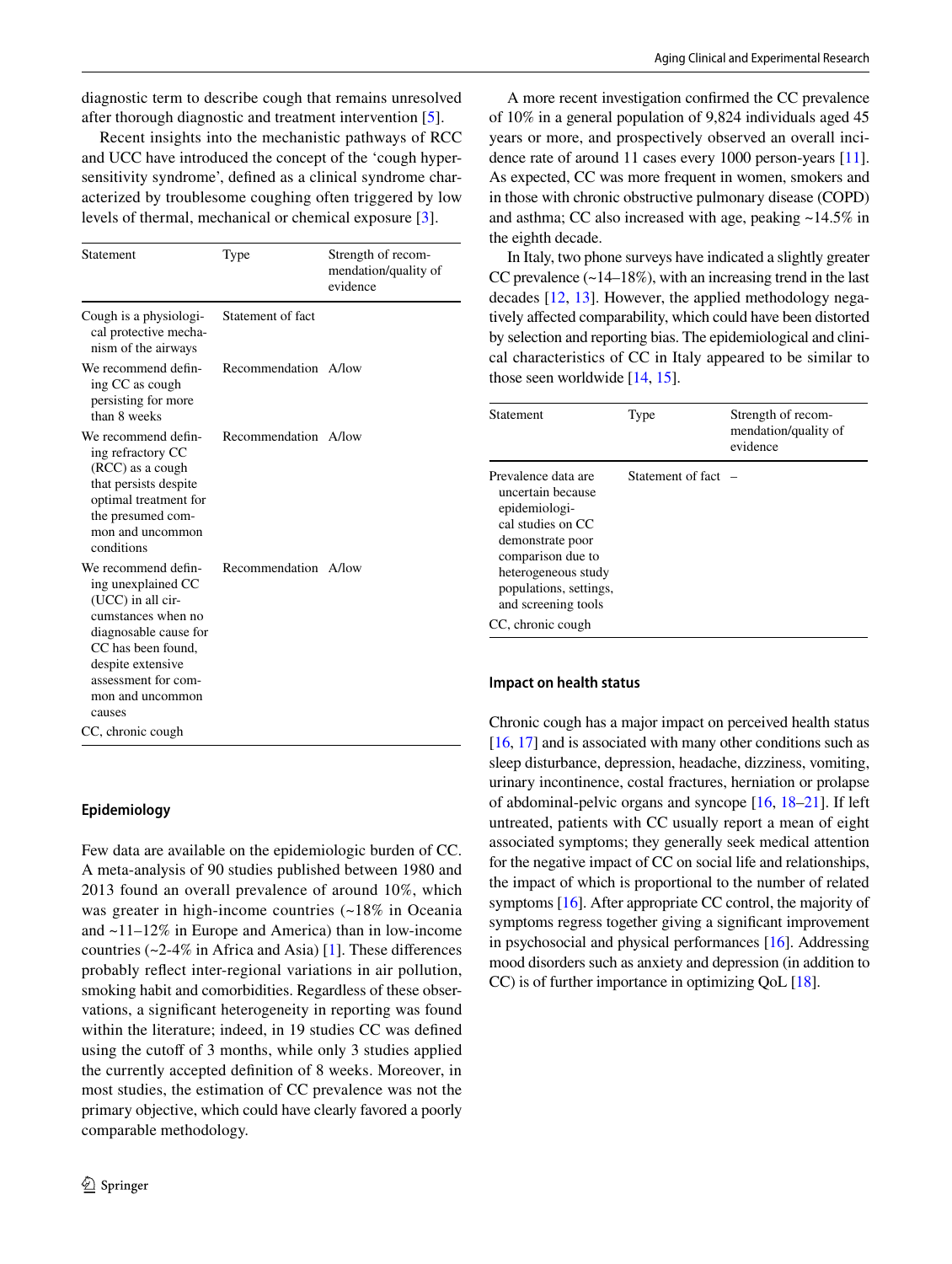#### Aging Clinical and Experimental Research

| Statement                                                                                                                                                                                                                                                                          | Type                      | Strength of recom-<br>mendation/quality of<br>evidence |
|------------------------------------------------------------------------------------------------------------------------------------------------------------------------------------------------------------------------------------------------------------------------------------|---------------------------|--------------------------------------------------------|
| Chronic cough has an<br>important impact on<br>social life and rela-<br>tionships, giving rise<br>to serious psychologi-<br>cal consequences for<br>patients and their<br>families                                                                                                 | Statement of fact         |                                                        |
| We recommend search-<br>ing for potential com-<br>plications of CC (e.g.,<br>syncope, GE reflux,<br>mood disturbance,<br>arrhythmias, head-<br>ache, chronic chest<br>pain, costal fractures,<br>urinary incontinence,<br>herniation or prolapse<br>of abdominal-pelvic<br>organs) | Recommendation A/Moderate |                                                        |
| We suggest exploring<br>the impact of CC<br>on health status via<br>the use of validated<br>questionnaires, either<br>generic (e.g., SF36)<br>or cough specific<br>(e.g., Leicester Cough<br>Questionnaire)<br>CC, chronic cough; GE, gastroesophageal                             | Recommendation B/moderate |                                                        |

# **Pathogenesis and etiology**

### **Pathogenesis**

Cough is controlled by a complex refex arc, which is subject to partial voluntary control. In summary, the aferent branch consists of a heterogenous group of vagal aferent sensory fbers originating from the pseudo-unipolar neurons of the nodose and jugular ganglia [\[22](#page-19-17)]. Among these fbers, Aδ fbers of the nodose ganglion—which are low-threshold and fast-conduction mechanical stretch receptors—form the so-called 'cough receptor' [[22\]](#page-19-17). Conversely, C-fbers of the jugular ganglia activate in response to more variegated chemical, infammatory and noxious stimuli (i.e., chemonociceptors), but with a lower conduction velocity $[22]$  $[22]$ . Additionally, neurons of the jugular and nodose ganglia project ascending sensitive fbers to the nucleus of the solitary tract (i.e., the nodose ganglion) and to the paratrigeminal nucleus (i.e., the jugular ganglion), both of which control the effector branch of the cough reflex [\[22](#page-19-17)]. However, the cough neural circuitry extends beyond a simple ponto-medullary refex arc to incorporate a network of neurons that are also widely distributed throughout the subcortical and cortical brain [\[23](#page-19-18)]. Studies have described discrete cortical and subcortical brain responses that account for the sensation of airway irritation, the urge to cough and the voluntary cough [[23\]](#page-19-18). Moreover, two cough inhibitory pathways have been identifed [\[23](#page-19-18)]. Firstly, the neural pathway of pain modulates the perception of cough; secondly, descending motor inhibitory pathways are responsible for the voluntary inhibition of cough. In this context, CC has been described as being characterized by a cough hypersensitivity syndrome that is underpinned by the dysregulation of neural pathways that control the cough refex. This can occur following either peripheral or ponto-medullary sensitization or downregulation of the descending inhibitory cough mechanism [\[24](#page-19-19)].

|                          | Strength of recom-<br>mendation/quality of<br>evidence |
|--------------------------|--------------------------------------------------------|
| Statement of fact        |                                                        |
| Statement of fact        |                                                        |
| Statement of fact        |                                                        |
| Statement of fact        |                                                        |
| similar to that involved |                                                        |

### **Etiology**

In most patients with CC, one or more causes are usually identifed. Asthma has a heterogeneous presentation and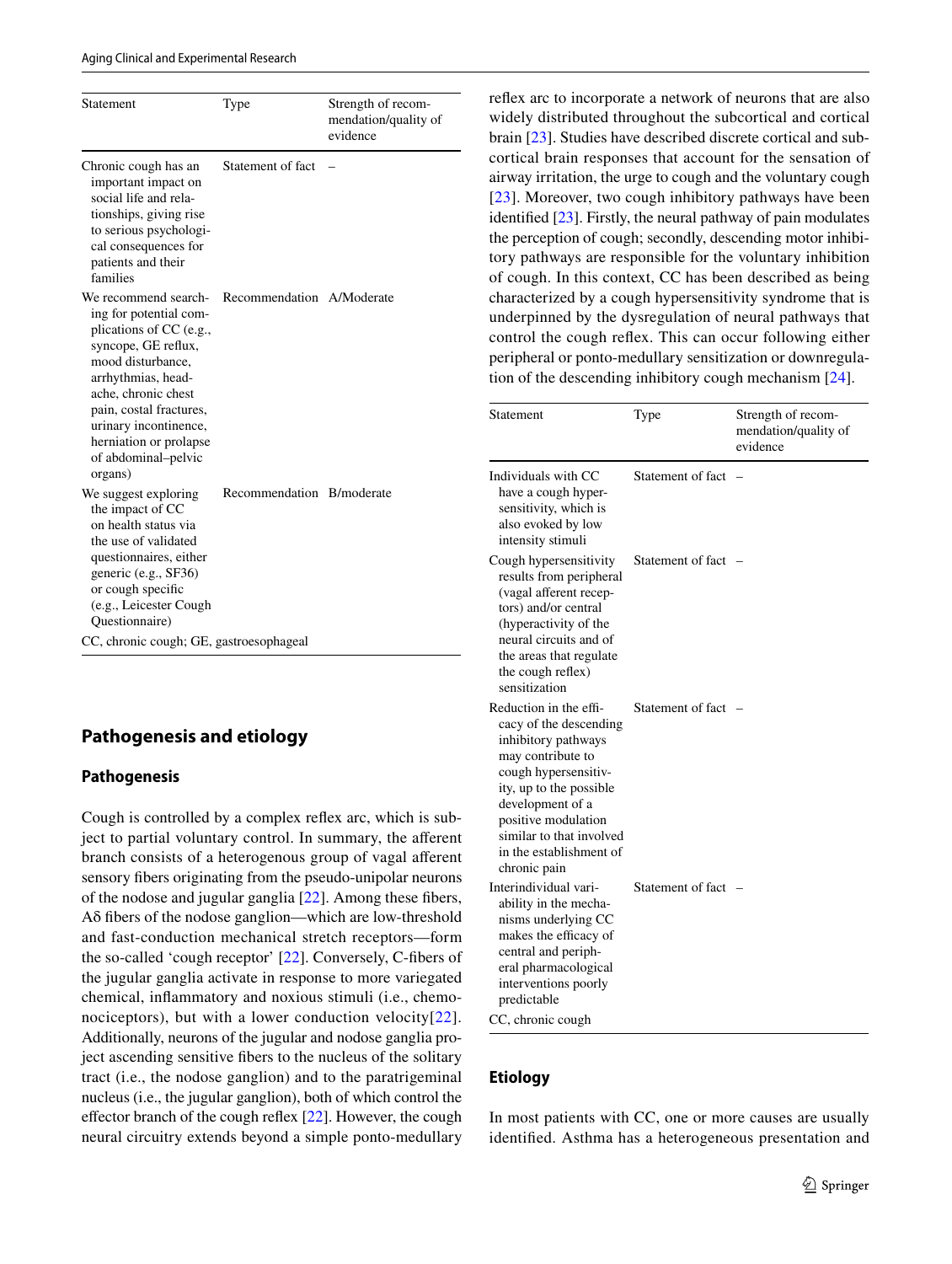may express with CC. Cough-variant asthma is a specifc asthma phenotype with cough as the sole symptom, which improves with bronchodilator therapy [[25](#page-19-20)]. Conversely, eosinophilic bronchitis manifests with cough but without bronchial hyper-responsiveness [\[26](#page-19-21)]. The latter may represent an early stage of occupational asthma with sensitization to high molecular weight compounds, eventually evolving into defnite asthma over time [[27\]](#page-19-22). Gastroesophageal refux disease (GERD), esophageal dysmotility and aspiration may further explain CC (dubbed 'reflux cough') [\[28](#page-20-0)]. However, some experimental observations, including the inefficacy of proton pump inhibitor (PPI) therapy in the absence of typical refux symptoms [[29\]](#page-20-1), together with the possibility that non-acid esophageal (i.e., non-gastric) fuid refux could be an etiological factor [[30\]](#page-20-2), have shed uncertainties with regard to current theories of the underlying mechanism and therapeutic strategies for these patients.

Post-nasal drip syndrome (PNDS), often termed 'upper airways cough syndrome' (UACS), refers to a group of signs and symptoms such as rhinitis and rhinosinusitis and can cause CC due to chronic irritation and sensitization of the cough receptors by post-nasal mucous drip [\[31](#page-20-3)]. More generally, cough can arise from any pathologic condition involving compression, infltration, obstruction, or distortion of the airways, as often happens in bronchiectasis, lung cancer, pneumonia, COPD, lung fbrosis, cystic fbrosis and sarcoidosis. Lifestyle and medications can also play a role. Smoking is the main remediable cause of CC [[32\]](#page-20-4). Angiotensin converting enzyme inhibitors (ACEIs) increase the sensitivity of the cough refex and should not be prescribed in individuals with cough or developing cough[\[33](#page-20-5)]. Bisphosphonates and calcium channel antagonists may exacerbate pre-existing refux cough. Prostanoid eye drops (e.g., latanoprost) may drip through the lacrimal duct and irritate the pharynx [\[34](#page-20-6)].

As stated previously, however, in 20–30% of cases [[6\]](#page-19-23) CC may persist despite optimal treatment for the presumed causal condition or remain unexplained, despite extensive diagnostic workup.

| Statement                                                                                                                                                                                                                                                                                                                                                                                   | Type                       | Strength of recom-<br>mendation/quality of<br>evidence |
|---------------------------------------------------------------------------------------------------------------------------------------------------------------------------------------------------------------------------------------------------------------------------------------------------------------------------------------------------------------------------------------------|----------------------------|--------------------------------------------------------|
| Because the diagnostic<br>workup of CC gener-<br>ally allows identifica-<br>tion of one or more<br>underlying causes, we<br>recommend focusing<br>the initial assessment<br>(history and clinical<br>examination) on the<br>most common eti-<br>ologies (e.g., asthma,<br>UACS, reflux cough,<br>lifestyle and medica-<br>tions, and other<br>inflammatory/infiltra-<br>tive lung diseases) | Recommendation A/mModerate |                                                        |
| If the first-line workup<br>is inconclusive,<br>further diagnostic<br>investigations are<br>needed to exclude a<br>diagnosis of UCC                                                                                                                                                                                                                                                         | Recommendation A/moderate  |                                                        |
| CC, chronic cough; UACS, uUpper airways cough syndrome; UCC,<br>unexplained chronic cough                                                                                                                                                                                                                                                                                                   |                            |                                                        |

# **Diagnostic approach**

# **The multidisciplinary care team**

Given the heterogeneity of potential underlying pathologies, CC should be approached by a multidisciplinary care team (MCT) if frst-level investigations fail to reveal the underlying cause. The general practitioner, internist or geriatrician is called to comprehensively evaluate the patient's medical condition along with the impact of CC on perceived QoL. The initial evaluation should be followed by screening for the most common underlying conditions, such as refux cough, upper airways cough syndrome (UACS) and asthma, together with an evaluation of medication and lifestyle factors. Based on the outcome of this assessment, the involvement of further specialist physicians should be guided by the most probable underlying cause. Indeed, the otorhinolaryngologist, pulmonologist, allergologist and gastroenterologist can join the MCT to ensure efective diagnosis and therapy. In older patients with more complex requirements, involving multiple co-morbidities, polypharmacy and disability, a multidimensional geriatric assessment can guide the selection of interventions aimed at limiting the impact of CC on QoL.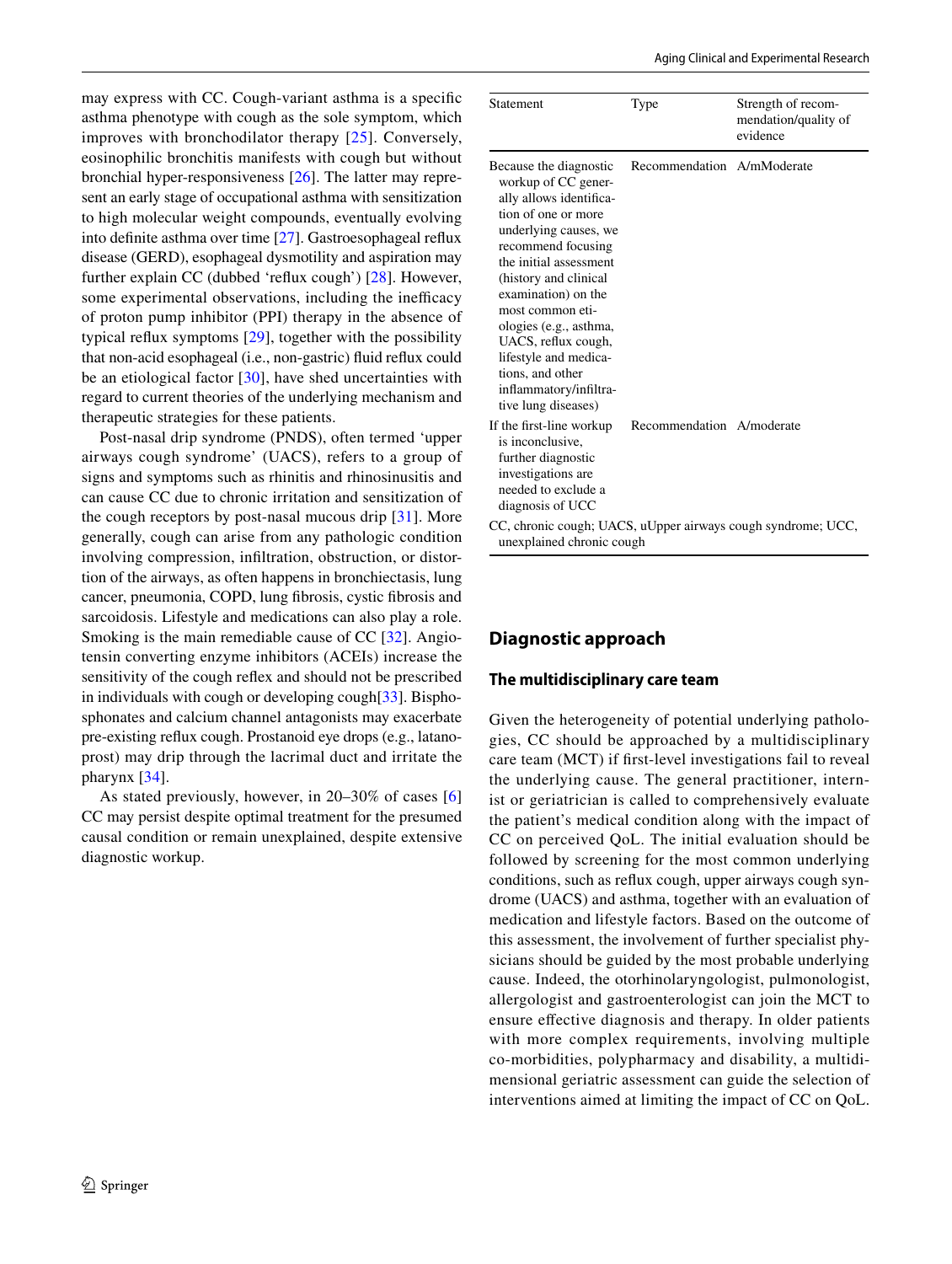| Statement                                                                                                                                                                                                                                                                                                                                                                         | Type                 | Strength of recom-<br>mendation/quality of<br>evidence |  |
|-----------------------------------------------------------------------------------------------------------------------------------------------------------------------------------------------------------------------------------------------------------------------------------------------------------------------------------------------------------------------------------|----------------------|--------------------------------------------------------|--|
| We suggest that<br>patients with CC are<br>initially managed by<br>the general practi-<br>tioner followed by,<br>should diagnosis/<br>treatment be unsuc-<br>cessful, a multidis-<br>ciplinary care team<br>(MCT) comprising<br>different specialists,<br>i.e., geriatricians,<br>pulmonologists,<br>otorhinolaryngolo-<br>gists, allergologists<br>and gastroenterolo-<br>gists. | Recommendation B/low |                                                        |  |
| CC, chronic cough; MCT, multi-disciplinary care team                                                                                                                                                                                                                                                                                                                              |                      |                                                        |  |

# **History taking, physical examination, chest X‑ray and impact on health status**

The evaluation of patients with CC begins with careful history taking and accurate physical examination. The former should include any history of smoking, use of medications (e.g., ACEIs) and exposure to environmental and/or occupational pollutants. In addition, some symptoms provide clues to specifc etiologies; hemoptysis, dyspnea, dysphagia, weight loss, fever, lower limb edema and change in cough characteristics should always be regarded with concern, because they may indicate more serious pathologies such as cancer and heart failure. Notwithstanding the importance of the initial patient evaluation, it is well documented that history taking alone is insufficient for making a correct diagnosis rendering the need for additional tests [\[35\]](#page-20-7). Physical examination should be focused on the upper and lower airways, and directed toward the identifcation of the typical signs of the most common causes of CC, i.e., refux disease, UACS and asthma. Some clinical signs have high sensitivity for certain, even severe, pathologies, as in the case of bibasilar Velcro-like crackles for the diagnosis of idiopathic pulmonary fbrosis. Chest X-ray is indicated as the screening examination of choice for lower airway pathologies. Although it is frequently a frst-level investigation, taking place at initial patient assessment, chest X-ray is worth performing only in cases of persistent cough after ACEI discontinuation and smoking cessation, whenever the latter is an achievable objective [[36](#page-20-8)]. Finally, the impact of cough on perceived health status should be performed in all patients, applying either generic (Short Form 36: Health Survey Questionnaire) [[37\]](#page-20-9) or coughspecific questionnaires (e.g., Leicester Cough Questionnaire) [[38](#page-20-10)].

| Statement                                                                                                                                                                                                                                                                                                                                              | Type                      | Strength of recom-<br>mendation/quality of<br>evidence |
|--------------------------------------------------------------------------------------------------------------------------------------------------------------------------------------------------------------------------------------------------------------------------------------------------------------------------------------------------------|---------------------------|--------------------------------------------------------|
| We recommend<br>direTypcting the<br>initial assessment<br>(history taking and<br>physical examination)<br>towards the search of<br>common conditions<br>potentially causing<br>cough; the assess-<br>ment must include<br>smoking history, use<br>of medications (e.g.,<br>ACEIs) and exposure<br>to environmental and<br>occupational pollut-<br>ants | Recommendation A/moderate |                                                        |
| We recommend per-<br>forming chest X-ray<br>as first-choice for<br>screening for lower<br>airway pathologies<br>ACEI, angiotensin-converting enzyme inhibitor                                                                                                                                                                                          | Recommendation A/moderate |                                                        |

### **Respiratory function testing**

Respiratory function tests are pivotal for the diagnosis of bronchopulmonary disease and spirometry should be performed in all individuals with CC with inconclusive medical visit and chest Xray. If bronchial obstruction is documented, spirometry should be complemented by reversibility testing. Patients may sometimes present with cough without dyspnea and normal respiratory function tests; in such cases, cough can represent the sole symptom of asthma (i.e., cough-variant asthma). As such, in the presence of normal spirometry, the bronchoprovocation test with methacholine is indicated when clinical suspicion of asthma is high [[39](#page-20-11)]. It should be noted, however, that, despite its sensitivity, the methacholine test retains poor specifcity, frequently turning positive following viral airway infection.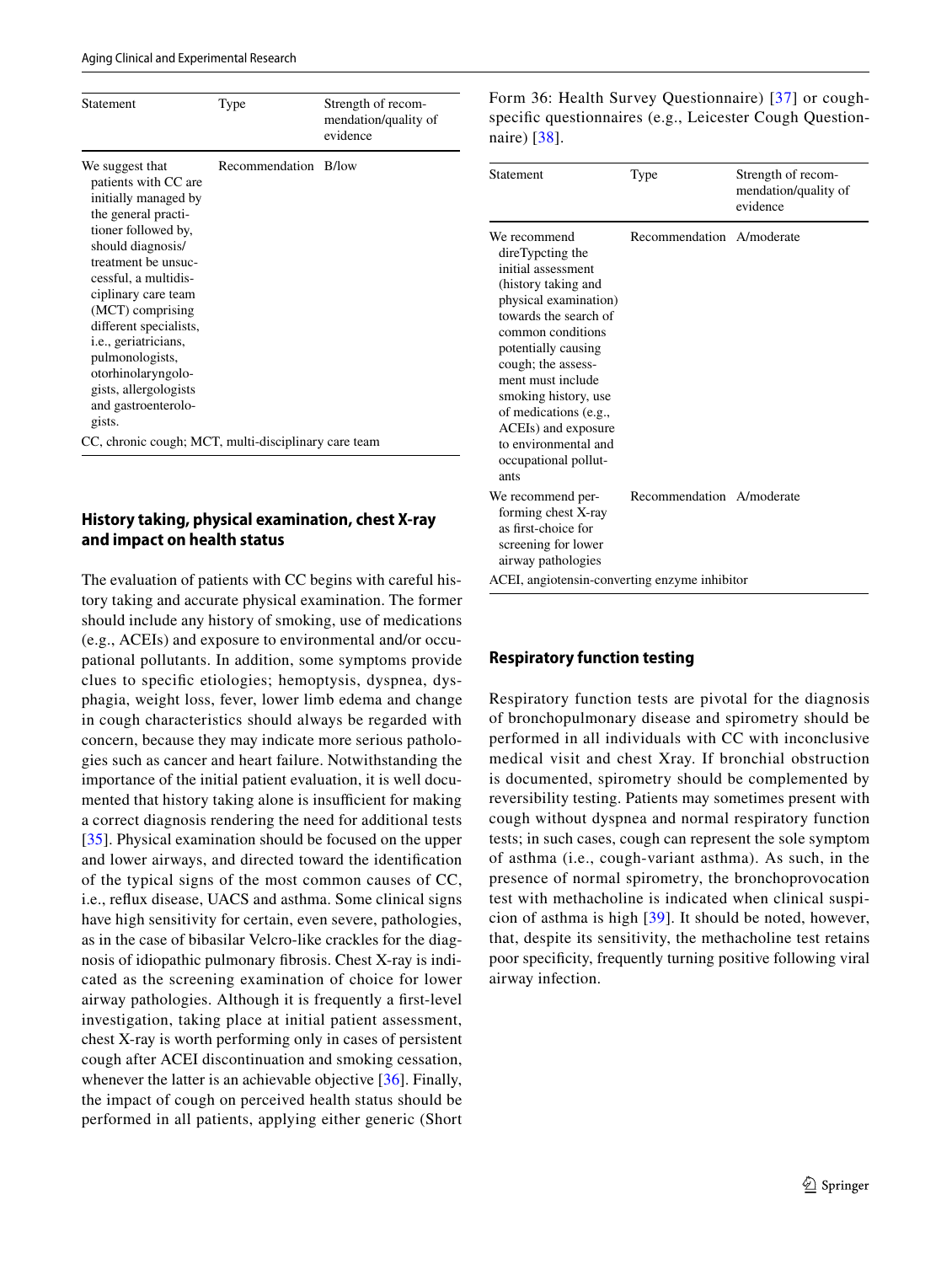| Statement                                                                                                                                                                                                      | Type                      | Strength of recom-<br>mendation/quality of<br>evidence |
|----------------------------------------------------------------------------------------------------------------------------------------------------------------------------------------------------------------|---------------------------|--------------------------------------------------------|
| We recommend using<br>respiratory function<br>tests (spirometry) in<br>all individuals with<br>CC with inconclusive<br>medical visit and<br>chest X-ray                                                        | Recommendation A/moderate |                                                        |
| When lung function<br>tests are normal, we<br>recommend using the<br>bronchoprovocation<br>test with methacho-<br>line when the clinical<br>history is suggestive<br>of asthma or eosino-<br>philic bronchitis | Recommendation A/moderate |                                                        |
| The methacholine test<br>has a low specificity,<br>and a positive result<br>does not confirm<br>asthma diagnosis<br>while a negative result<br>excludes it<br>CC, chronic cough                                | Statement of fact         |                                                        |

### **Sputum examination**

Sputum analysis is useful in cases of productive cough. The search for common bacteria and acid–alcohol-fast bacilli should be performed by both microscopic analysis and cultures. Molecular tests for mycobacteria are expensive and should be reserved for cases with higher pre-test probability. Studies have shown that the isolation of fungi in patients with allergic bronchitis facilitates the identifcation of selected clinical phenotypes that may improve following antifungal therapy [[40\]](#page-20-12).

| <b>Statement</b>                                                                                                                                              | Type                        | Strength of recom-<br>mendation/quality of<br>evidence |
|---------------------------------------------------------------------------------------------------------------------------------------------------------------|-----------------------------|--------------------------------------------------------|
| We suggest using<br>microscopic and cul-<br>tural sputum exami-<br>nation in cases of<br>productive cough, to<br>exclude the presence<br>of chronic infection | Recommendation B / moderate |                                                        |

| <b>Statement</b>                                                                                                                                                                          | Type                        | Strength of recom-<br>mendation/quality of<br>evidence |
|-------------------------------------------------------------------------------------------------------------------------------------------------------------------------------------------|-----------------------------|--------------------------------------------------------|
| In the absence of spu-<br>tum, bronchoscopy<br>with broncho-alveolar<br>lavage may be indi-<br>cated in the presence<br>of high suspicion of<br>infection or interstitial<br>lung disease | Recommendation C / moderate |                                                        |

# **Sputum/blood eosinophil evaluation and fractional exhaled nitric oxide**

Eosinophilic infammation can underpin CC and its identifcation is useful for etiological diagnosis and guidance of subsequent therapy [[41](#page-20-13)]. The sputum eosinophil count (>3%) is the most accurate indicator and can be evaluated via sputum induction or bronchoalveolar lavage; however, it is not routinely available and requires expert interpretation. Evidence of sputum eosinophilia is usually associated with the presence of asthma or cough-variant asthma, although in the absence of bronchial hyper-responsiveness, it is suggestive of eosinophilic bronchitis [\[42](#page-20-14)]. The blood eosinophil count is a simple and readily available surrogate for the sputum eosinophil count, but is afected by higher variability [[43,](#page-20-15) [44\]](#page-20-16).

Fractional exhaled nitric oxide (FeNO) has moderate association with blood/sputum eosinophilia [[45](#page-20-17)], and is helpful in both the diagnosis of asthma and useful in monitoring the efficacy of therapy  $[46]$  $[46]$ . However, FeNO has been shown to be predictive of positive response to inhaled corticosteroids (ICS) in patients with elevated baseline FeNO values [[46,](#page-20-18) [47\]](#page-20-19).

| Statement                                                                                                                   | Type              | Strength of recom-<br>mendation/quality of<br>evidence |
|-----------------------------------------------------------------------------------------------------------------------------|-------------------|--------------------------------------------------------|
| Evidence of eosinophilic Statement of fact<br>inflammation can be<br>determined by induced<br>sputum examination            |                   |                                                        |
| FeNO testing and blood<br>eosinophil count are<br>non-invasive means to<br>determine the presence<br>of airway eosinophilia | Statement of fact |                                                        |
| FeNO levels, if<br>increased, are predic-<br>tive of a positive<br>response to inhaled<br>corticosteroids                   | Statement of fact |                                                        |
| FeNO, fractional exhaled nitric oxide                                                                                       |                   |                                                        |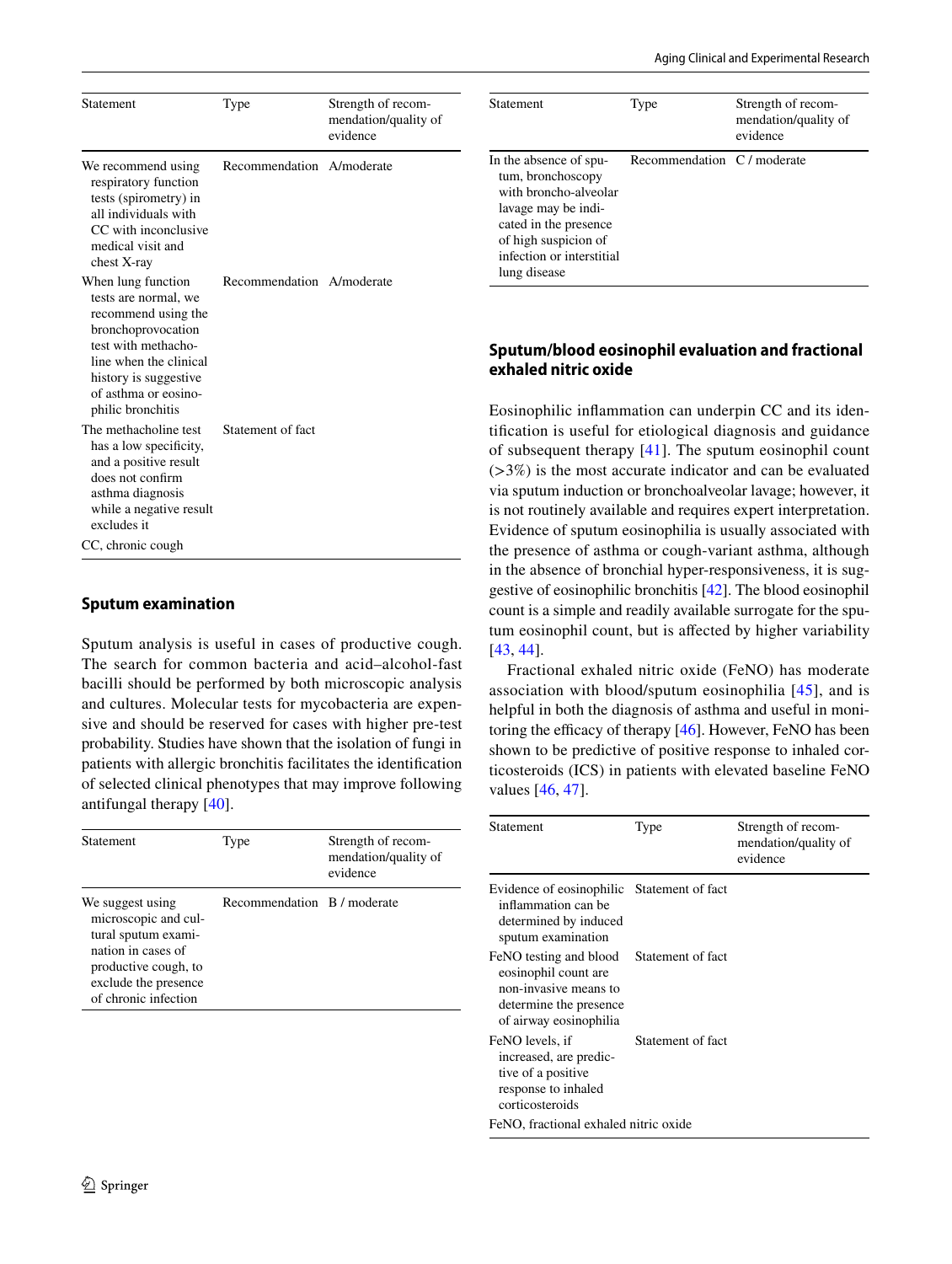### **Allergy testing**

Many pathologies underlying CC may have an atopic component, e.g., classic bronchial asthma or cough-variant asthma, allergic rhinitis, or atopic cough. If suspicious for such disease activity, allergy testing should be performed, of which the skin prick test is frst line [\[1](#page-19-0)]. For specifc IgE (sIgE) serum measurement, component-resolved diagnostics (CRD) is a novel technique that is used to characterize the molecular components of each allergen involved in an sIgEmediated response. In clinical practice, CRD can improve diagnostic accuracy and assist the physician in the allergy workup [\[2](#page-19-1)]. While evidence of atopy increases the likelihood of allergic asthma, it is not essential for diagnosis. The evolution of CC is highlighted if associated with atopic stigmata (e.g., positive prick test, comorbidities such as rhinitis and eczema, and increase in the peripheral eosinophil count). Preliminary studies highlight interest in considering the continuum of the disease and the usefulness of identifying and monitoring 'respiratory' endotypes from a prevention perspective [[3\]](#page-19-2).

| Statement                                                                                                        | Type                        | Strength of recom-<br>mendation/quality of<br>evidence |
|------------------------------------------------------------------------------------------------------------------|-----------------------------|--------------------------------------------------------|
| We recommend per-<br>forming allergy tests<br>in all patients with CC<br>if atopic sensitization<br>is suspected | Recommendation A / moderate |                                                        |
| We recommend using<br>the prick test as the<br>first-line investigation<br>for allergic respiratory<br>disease   | Recommendation A / moderate |                                                        |
| Given its better diag-<br>nostic specificity, we<br>suggest searching<br>for specific IgE with<br><b>CRD</b>     | Recommendation B / moderate |                                                        |
| CC, chronic cough; CRD, component resolved diagnosis                                                             |                             |                                                        |

# **Combined multichannel intraluminal impedance and pH‑metry**

One of the major indications for the use of combined multichannel intraluminal impedance and pH-metry (MII-pH) is the assessment of refux in patients with extra-esophageal symptoms, for example, gastroesophageal reflux in CC patients without evidence of GERD (i.e., esophagitis or typical refux symptoms) [[48\]](#page-20-20). In these patients, MII-pH should be undertaken before starting anti-refux treatment [[48\]](#page-20-20). However, given the high prevalence of both CC and GERD

in the general population, evidence of pathologic refux does not necessarily imply a cause–efect relationship with CC. Toward this end, an objective assessment of the refux-cough association should be pursued via a concomitant recording of esophageal pressure to identify episodes of refux caused by cough (cough-refux-cough sequences) [\[49](#page-20-21)]. In any case, MII-pH should be performed after suspension of antisecretory therapy (e.g., PPIs,  $H<sub>2</sub>$  receptor antagonists) for at least 10 days, since discontinuation facilitates the recurrence of both the cough symptoms and acid refux, thus improving the diagnostic performance, particularly in patients with atypical manifestations [[50\]](#page-20-22). Demonstration of pathological acid reflux in patients with CC, while difficult to achieve, should nevertheless be pursued since it may predict the probability of a positive response to anti-refux therapy [\[29](#page-20-1)].

| Statement                                                                                                                                                                                                                                                                                                 | Type                    | Strength of recom-<br>mendation/quality of<br>evidence |
|-----------------------------------------------------------------------------------------------------------------------------------------------------------------------------------------------------------------------------------------------------------------------------------------------------------|-------------------------|--------------------------------------------------------|
| We recommend using<br>MII-pH monitoring in<br>patients with CC who<br>do not have typical<br>GERD signs or symp-<br>toms and in whom<br>other more common<br>causes of cough have<br>been ruled out                                                                                                       | Recommendation A / high |                                                        |
| We recommend per-<br>forming MII-pH after<br>suspending antisecre-<br>tory therapy for at<br>least 10 days; the test<br>must be performed<br>in specialized centers<br>because establishing<br>a causal link between<br>episodes of reflux<br>and cough is crucial<br>and requires technical<br>expertise | Recommendation A / high |                                                        |
| CC, chronic cough; GERD, gastroesophageal reflux disease; MII-<br>pH, esophageal multichannel intraluminal pH-impedance                                                                                                                                                                                   |                         |                                                        |

### **Proton pump inhibition trials**

Due to their highly selective mechanism of action, PPIs have also been used as a diagnostic tool based on the principle that a good clinical response to their administration correlates with the existence of an acid-related disease, particularly GERD [\[51\]](#page-20-23). However, the utilization of PPIs as diagnostic tool in patients with atypical symptoms, such as CC, is controversial, since the response to PPIs in these patients is less predictable and can be infuenced by several factors such as the coexistence of further pathologies and a signifcant placebo efect [\[52](#page-20-24)]. On the other hand, the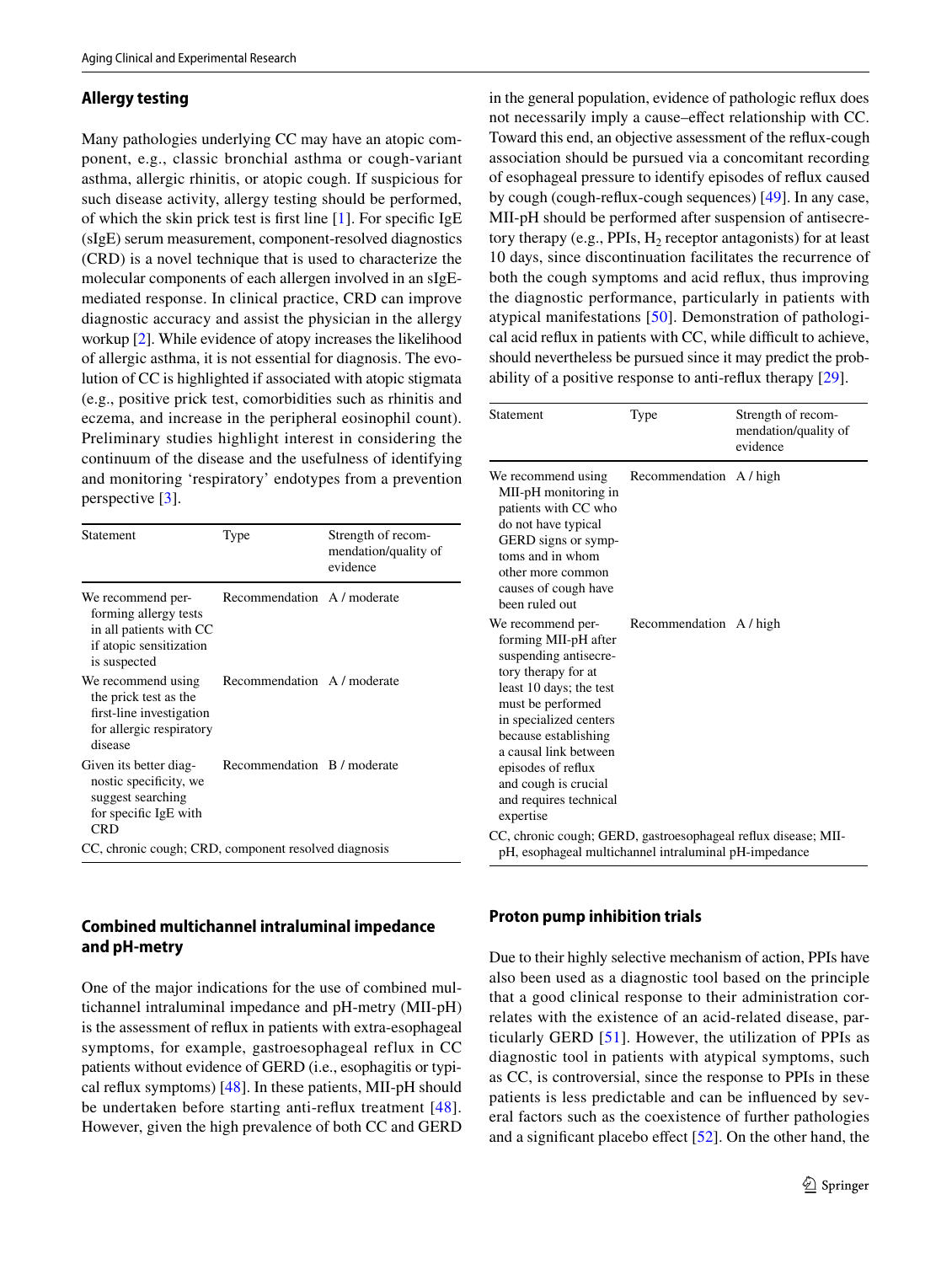empirical PPI treatment approach has been shown to be costefective in comparison with the use of invasive diagnostic tests [\[53](#page-20-25)] and has been proposed by international guidelines as frst-line approach to the treatment of patients with extraesophageal symptoms, especially those with concomitant GERD signs or symptoms [[48\]](#page-20-20). To improve the sensitivity of the PPI test, the current recommendation is to use PPIs twice daily for at least 2 months; any lack of response is most likely to be related to an overlap between GERD and other underlying causes [\[54\]](#page-20-26).

| Statement                                                                                                                                                                                                                                                                                                                                                                                             | Type                        | Strength of recom-<br>mendation/quality of<br>evidence |
|-------------------------------------------------------------------------------------------------------------------------------------------------------------------------------------------------------------------------------------------------------------------------------------------------------------------------------------------------------------------------------------------------------|-----------------------------|--------------------------------------------------------|
| A PPI trial is recom-<br>mended in patients<br>with CC who display<br>concomitant typical<br>reflux symptoms<br>(n.b., the trial)<br>should be avoided<br>in patients without<br>typical reflux symp-<br>toms). The trial must<br>be undertaken with a<br>twice daily standard<br>dose of PPI for at<br>least 2 months. Lack<br>of response should<br>promote the search<br>for other causes of<br>CC | Recommendation A / moderate |                                                        |
| CC, chronic cough; PPI, proton pump inhibitor                                                                                                                                                                                                                                                                                                                                                         |                             |                                                        |

# **Laryngoscopy**

Any suspicion of upper airway disease indicates the need for laryngoscopy. In compliant individuals, traditional laryngoscopy—based on indirect laryngeal view—can efectively provide clues to the etiology of CC. Conversely, in individuals with an accentuated protective refex or specifc anatomical conditions, fberoptic laryngoscopy or video nasopharyngolaryngoscopy (VNPL) is needed to enable full visualization of the upper airways. In addition, VNPL can provide photos, help monitor patients during therapy and enable collection of data needed for the computation of classifcation scores of refux disease or PNDS [[55](#page-20-27)].

| Statement                                                                                                                                                                                                                                                                                                                                                   | Type                        | Strength of recom-<br>mendation/quality of<br>evidence |
|-------------------------------------------------------------------------------------------------------------------------------------------------------------------------------------------------------------------------------------------------------------------------------------------------------------------------------------------------------------|-----------------------------|--------------------------------------------------------|
| We recommend per-<br>forming laryngoscopy<br>on all patients with<br>CC who have sus-<br>pected upper airway<br>etiology                                                                                                                                                                                                                                    | Recommendation A / moderate |                                                        |
| We suggest performing<br>fiberoptic investiga-<br>tion (e.g., VNPL)<br>when traditional<br>laryngoscopy is not<br>feasible (e.g., due to<br>impeding reflexes or<br>anatomical abnormal-<br>ity) and to objectify<br>clinical signs of<br>potential post-nasal<br>drip or to rate laryn-<br>geal clinical signs<br>potentially associated<br>with GE reflux | Recommendation C /low       |                                                        |
| CC, chronic cough; GE, gastroesophageal; VNPL, video nasophar-<br>yngolaryngoscopy                                                                                                                                                                                                                                                                          |                             |                                                        |

# **High‑resolution chest computed tomography**

The majority of individuals with CC and normal chest X-ray have no abnormal fndings upon high-resolution chest computed tomography (HRCT)*;* of those that do, abnormalities are not usually related to the cause of coughing [[4\]](#page-19-24). As such, performing HRCT in patients with normal physical examination and chest X-ray confers no signifcant diagnostic advantage. Moreover, routine HRCT is associated with increased healthcare costs and not insignifcant radiation dosages. Accordingly, the use of HRCT should be restricted to patients with undisclosed CC etiology based on the risk of less common causes being present, i.e., in the presence of occupational or pharmacological risk factors, or when the physical examination suggests a less common etiology (e.g., bibasilar Velcro-like crackles) or in heavy smokers.

| Statement                                                                                                                                                                 | Type                        | Strength of recom-<br>mendation / quality of<br>evidence |
|---------------------------------------------------------------------------------------------------------------------------------------------------------------------------|-----------------------------|----------------------------------------------------------|
| We do not recommend<br>the use of HRCT as<br>a first line investiga-<br>tion in patients with<br>CC who display<br>both normal physical<br>examination and<br>chest X-ray | Recommendation D / moderate |                                                          |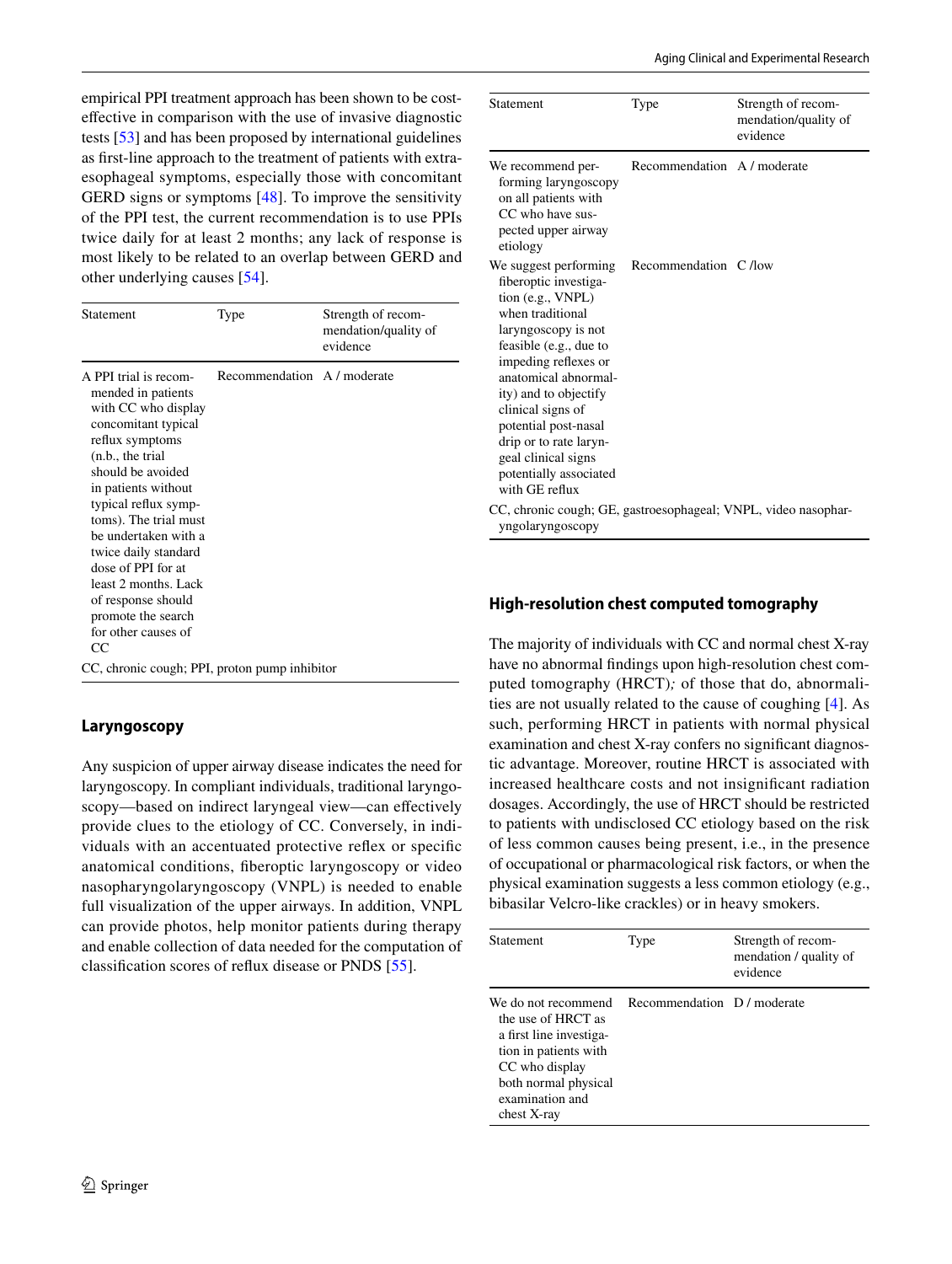| <b>Statement</b>                                                                                                                                                                                                              | Type                        | Strength of recom-<br>mendation / quality of<br>evidence |
|-------------------------------------------------------------------------------------------------------------------------------------------------------------------------------------------------------------------------------|-----------------------------|----------------------------------------------------------|
| We suggest using<br>HRCT only when<br>the common causes<br>of CC have been<br>excluded, or in the<br>presence of bibasilar<br>Velcro-like crackles,<br>or if an occupational<br>or pharmacological<br>risk profile is present | Recommendation C / moderate |                                                          |
| CC, chronic cough; HRCT, high-resolution chest computed tomog-<br>raphy                                                                                                                                                       |                             |                                                          |

# **Therapeutic approach**

### **Inhaled corticosteroids**

Inhaled corticosteroids offer a well-established therapy for the treatment of asthma [[41](#page-20-13)]. The use of ICS in patients with CC has led to conficting results, with heterogeneity of data on their efficacy being seen in adults with CC. The variability in response to treatment is mainly related to patient characteristics, in particular, the presence of eosinophilic infammation. Studies on patients unselected by lung function and airway hyper-responsiveness found some evidence of ICS efficacy in reducing cough severity compared with placebo [\[56\]](#page-20-28). However, studies of patients with normal function and non-asthmatic CC failed to confirm these results  $[57, 58]$  $[57, 58]$  $[57, 58]$  $[57, 58]$ ,. Based on this data, a shortterm, 2–4 week, ICS trial can be ofered to patients with CC, with subsequent discontinuation in the absence of suitable response. Longer-term regimens have not been shown to confer additional clinical advantage. It is noteworthy that the correct choice and use of the ICS delivery device is pivotal for granting any efficacy. The addition of antileukotriene drugs can be considered in patients partially responding to ICS therapy [[59](#page-20-31)].

| Statement                                                                                                                                                                                                                                        | Type                        | Strength of recom-<br>mendation / quality of<br>evidence |
|--------------------------------------------------------------------------------------------------------------------------------------------------------------------------------------------------------------------------------------------------|-----------------------------|----------------------------------------------------------|
| We suggest the use of<br>ICS for 2-4 weeks<br>in cases of cough-<br>variant asthma or<br>eosinophilic bronchi-<br>tis and, in the absence<br>of a well-established<br>pathogenetic mecha-<br>nism, in the broader<br>adult population with<br>CC | Recommendation B / moderate |                                                          |
| We do not recommend<br>the use of an ICS<br>trial as a diagnostic<br>ex juvantibus test for<br>bronchial asthma                                                                                                                                  | Recommendation D / moderate |                                                          |
| We suggest ICS as<br>a valid therapeutic<br>choice for the treat-<br>ment of patients with<br>CC with high sus-<br>picion of bronchial<br>asthma                                                                                                 | Recommendation B / low      |                                                          |
| We suggest consider-<br>ing the addition of an<br>antileukotriene agent<br>(e.g., montelukast),<br>when response to ICS<br>is incomplete                                                                                                         | Recommendation C / Moderate |                                                          |
| CC, chronic cough; ICS, inhaled corticosteroids                                                                                                                                                                                                  |                             |                                                          |

### **Neuromodulators**

Given the central sensitization underpinning CC, neuromodulating agents—already in use for chronic pain management can play a role in cough suppression. Within this context, two randomized clinical trials (RCTs) investigated the use of gabapentin and pregabalin in individuals with CC [\[60](#page-20-32), [61](#page-20-33)]. Both studies disclosed signifcant benefts on cough severity and related QoL [\[60,](#page-20-32) [61\]](#page-20-33). However, the use of these drugs is hampered by high rates of adverse events (e.g., drowsiness, confusion, blurred vision and fatigue), which frequently lead to discontinuation [\[62](#page-20-34)]. Accordingly, patients should undergo close monitoring after prescribing which short start at low dosages, to be progressively increased, as tolerated. Evidence, although sparse, is also available for the use of tricyclic antidepressants (i.e., amitriptyline) [[63](#page-21-0), [64\]](#page-21-1), but the paucity of available data currently hamper further consideration for routine use in clinical practice.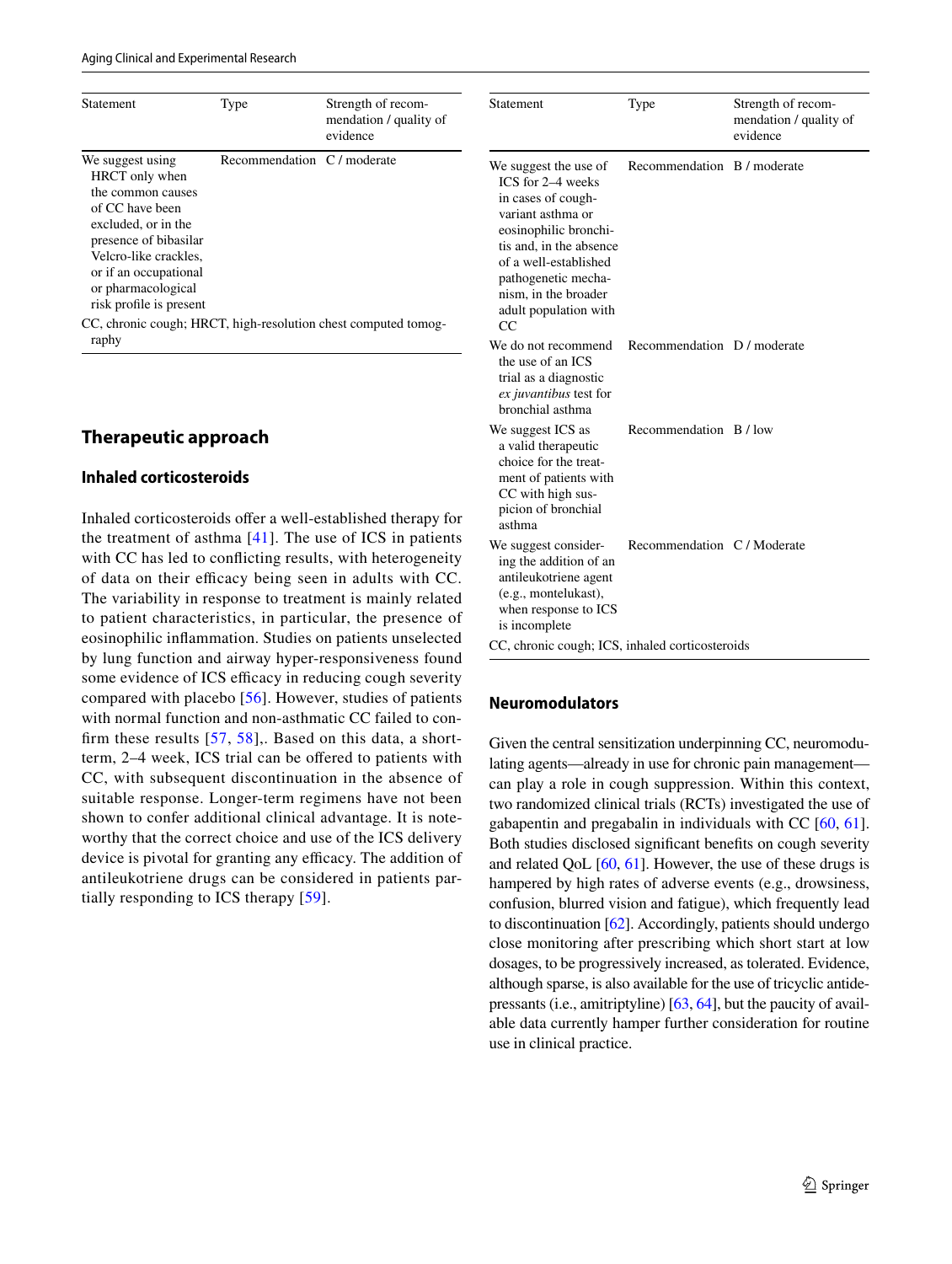| Statement                                                                                                                                                                           | Type                        | Strength of recom-<br>mendation / quality of<br>evidence | Statement                                                                                                                                                                       | Type                        | Strength of recom-<br>mendation / quality of<br>evidence |
|-------------------------------------------------------------------------------------------------------------------------------------------------------------------------------------|-----------------------------|----------------------------------------------------------|---------------------------------------------------------------------------------------------------------------------------------------------------------------------------------|-----------------------------|----------------------------------------------------------|
| We suggest consid-<br>ering the use of<br>neuromodulators<br>(e.g., gabapentin and<br>pregabalin) as an<br>'off-label' treatment<br>for CC                                          | Recommendation C / moderate |                                                          | In adult patients with<br>RCC/UCC, the use<br>of an 'off-label'<br>$drug (e.g., low-dose)$<br>morphine, $5-10$ mg<br>twice daily) for the<br>shortest possible time             | Recommendation A / high     |                                                          |
| We recommend pro-<br>gressive dose titration<br>and close monitoring<br>of patients prescribed<br>with a neuromodula-                                                               | Recommendation A / hHigh    |                                                          | is indicated after<br>careful evaluation<br>of the risk/benefit<br>profile and following<br>patient consent                                                                     |                             |                                                          |
| tor for CC, since the<br>clinical response<br>can be extremely<br>variable, and the risk<br>of side effects high-<br>especially in older<br>patients with multiple<br>comorbidities |                             |                                                          | Codeine might be<br>prescribed in patients<br>with UCC only when<br>other treatments<br>have failed because<br>of the drug's highly<br>variable interindi-<br>vidual metabolism | Recommendation C / hoderate |                                                          |
| We recommend care-<br>fully discussing the<br>risk-benefit balance                                                                                                                  | Recommendation A / high     |                                                          | and undesirable side<br>effect profile<br>CC, chronic cough; RCC, refractory chronic cough; UCC, unex-                                                                          |                             |                                                          |
| with the patient<br>before starting neu-<br>romodulator therapy<br>for CC                                                                                                           |                             |                                                          | plained chronic cough                                                                                                                                                           |                             |                                                          |

# **Opioids**

CC, chronic cough

Opioids act by reducing cough hypersensitivity and are known to provide higher response rates (with a safer side efect profle) compared with the other neuromodulating agents. One study reported signifcant improvement in cough severity and cough-specifc QoL with low dose morphine (5–10 mg twice daily) [\[65](#page-21-2)]. Response is generally very rapid (usually within a week), and side efects are limited with such low doses. Alternatively, codeine is considered a second-choice opioid given interindividual genetic variability in drug metabolism giving rise to less predictable treatment response and side-efect profle.

# **Proton pump inhibitors, prokinetics and topical agents**

Proton pump inhibitors have been shown to play a pivotal role in the treatment of patients with CC attributed to GE refux [\[66](#page-21-3)]. Unfortunately, the same excellent results have not been obtained in patients with extraesophageal manifestations and results of controlled studies have substantially reduced the use of anti-acid therapy in patients with UCC. In one study carried out on 40 patients with rare or no heartburn, the administration of high-dose esomeprazole for 12 weeks did not improve QoL or cough symptoms [\[67](#page-21-4)]. Moreover, a meta-analysis of seven controlled studies involving acid-suppressing therapy showed that the therapeutic gain was greater in patients with pathologic esophageal acid exposure (range, 12.5%–35.8%) than in those without exposure (range, 0.0%–8.6%), with no overlap between groups [[29](#page-20-1)]. Therefore, the efficacy of PPIs in patients with CC substantially depends on appropriate patient selection given the lower, or even absent, efficacy in individuals without typical refux symptoms.

There are limited data on the beneft of twice daily compared with once daily PPI administration [[68\]](#page-21-5) although the former appears preferable since it ensures better refux control [[69](#page-21-6)]. Similarly, limited data are available for the beneft of prokinetic agents in patients with suspected extraesophageal refux. These drugs are generally more efective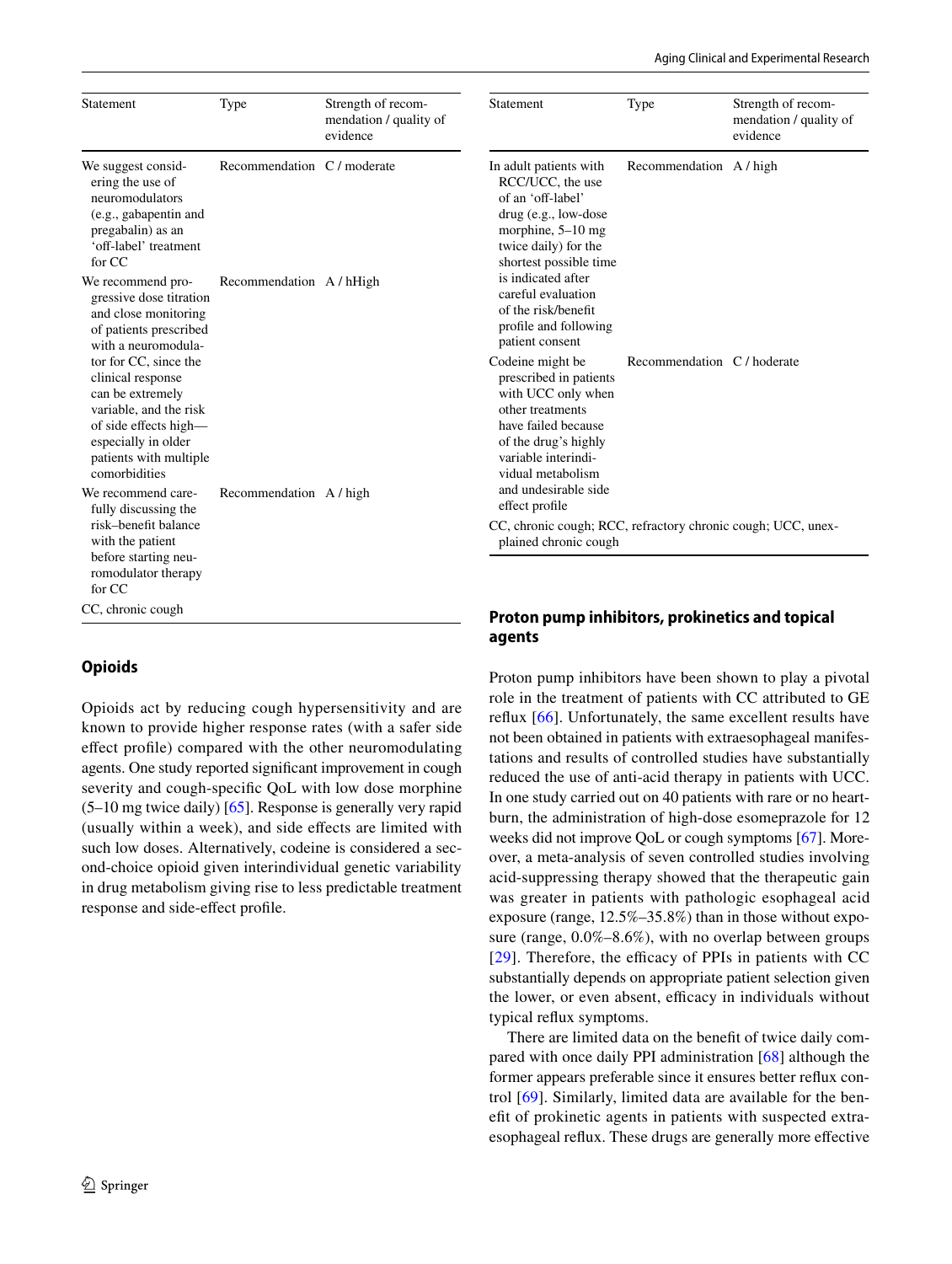on gastric motility than on GE refux. A meta-analysis suggested that the available data does not support the use of these agents in patients with laryngopharyngeal refux [\[70](#page-21-7)]. Finally, no studies are available that specifcally address the efect of topical agents, e.g., alginates, on patients with chronic persistent cough.

| Statement                                                                                                                                                                                         | Type                        | Strength of recom-<br>mendation / quality of<br>evidence |
|---------------------------------------------------------------------------------------------------------------------------------------------------------------------------------------------------|-----------------------------|----------------------------------------------------------|
| We recommend PPI<br>therapy in patients<br>with CC only in the<br>presence of typical<br>reflux symptoms<br>(e.g., heartburn,<br>regurgitation) and/or<br>objectively docu-<br>mented acid reflux | Recommendation A / moderate |                                                          |
| We do not recommend<br>the use of prokinet-<br>ics or topical agents<br>(e.g., alginates) as<br>first choice therapy,<br>but rather, as adjunc-<br>tive treatment                                 | Recommendation D / moderate |                                                          |
| CC, chronic cough; PPI, proton pump inhibitors                                                                                                                                                    |                             |                                                          |

# **Antibiotics**

The most consistent evidence for the use of antibiotics in the treatment of CC mainly concerns children [[71\]](#page-21-8); no specifc adult trials have been conducted so far. Accordingly, the use of antibiotics is currently restricted to the treatment of bacterial respiratory infection as evidenced by radiology or microbiology. The use of antibiotics in the absence of obvious infection has been shown to have no efect on cough improvement and, conversely, to induce antibiotic resistance.

| <b>Statement</b>                                                                                                                                         | Type                        | Strength of recom-<br>mendation / quality of<br>evidence |
|----------------------------------------------------------------------------------------------------------------------------------------------------------|-----------------------------|----------------------------------------------------------|
| We suggest using<br>antibiotic therapy<br>only in the presence<br>of bacterial infection,<br>as documented by<br>microbiologic or<br>radiologic findings | Recommendation B / moderate |                                                          |

# **New pharmacological agents for chronic cough**

New insights into the pathophysiology of CC and its neurobiological correlates have prompted the identifcation of new therapeutic agents. These agents generally target specific receptors/transporters on the synaptic terminals of sensitive vagal fbers, which have been recently highlighted to play a role in the mechanisms of cough hypersensitivity. Indeed, new agents targeting TRPV1 (SB-705498 and XEN-D0501) and TRPA1 (GRC 17536) have been studied, but showed suboptimal results [[72–](#page-21-9)[74](#page-21-10)]. Gefapixant is a new selective P2X3 antagonist which has been shown in two recent phase III RCTs to be efective in reducing cough frequency at the dose of 45 mg twice daily in patients with refractory or unexplained CC [[75\]](#page-21-11). The only evident side efect was dose-dependent dysgeusia. The other three P2X3 antagonists (BAY1817080, BLU-5937 and S-600918) are currently in phase of study.

| Statement                                                                                                                                                                                                                                  | Type              | Strength of recom-<br>mendation / quality of<br>evidence |
|--------------------------------------------------------------------------------------------------------------------------------------------------------------------------------------------------------------------------------------------|-------------------|----------------------------------------------------------|
| The new anti-cough<br>agents, which target<br>specific channel<br>receptors, have shown<br>some effectiveness<br>in reducing the fre-<br>quency and intensity<br>of cough, improving<br>QoL in patients suf-<br>fering from RCC and<br>UCC | Statement of fact |                                                          |
| The first of these agents Statement of fact<br>(i.e., gefapixant) dem-<br>onstrates a good toler-<br>ability profile, except<br>for dose-dependent<br>dysgeusia                                                                            |                   |                                                          |
| QoL, quality of life; RCC, refractory chronic cough; UCC, unex-<br>plained chronic cough                                                                                                                                                   |                   |                                                          |

# **Non‑pharmacological therapy**

Non-pharmacological therapy includes a variety of strategies based on speech and behavioural training that are directed towards improvement of voluntary cough control. These strategies should be always driven by the clinicopathological evaluation of the treating physician and involve specialists in speech pathology and speech therapy. Available evidence seems to support the standardization of logopedic treatment, based on the following steps: 1) education; 2) strategies to reduce cough; 3) reduce laryngeal irritation; and 4) psycho‐educational counseling [[76](#page-21-12)]. Despite many studies evidencing the efficacy of non-pharmacological therapies, their wide application in clinical practice remains hampered by the absence of standardized outcome measures, and of well-designed and largerpowered controlled studies [[77](#page-21-13)].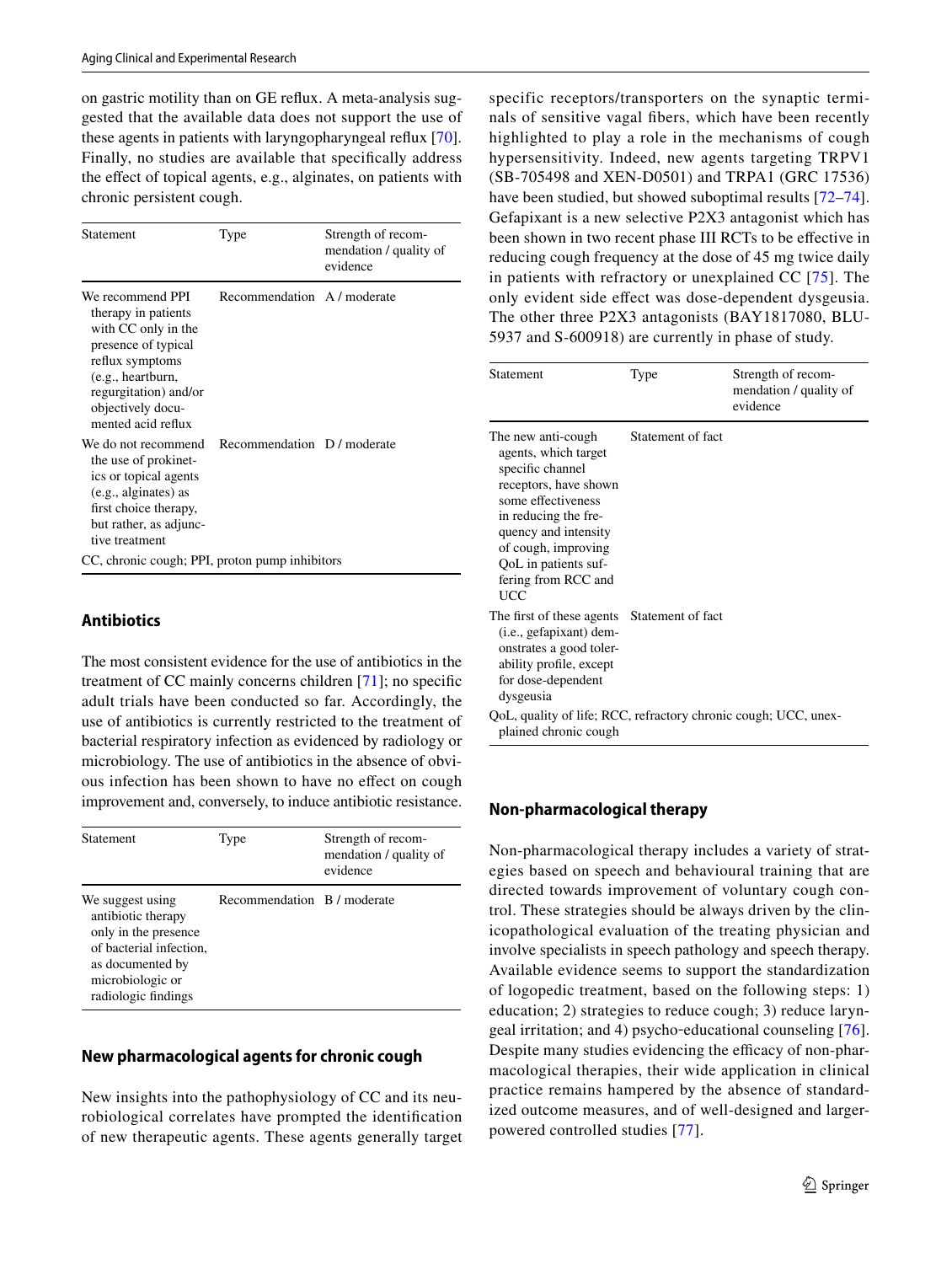| Statement                                                                                                                          | Type                   | Strength of recom-<br>mendation / quality of<br>evidence |
|------------------------------------------------------------------------------------------------------------------------------------|------------------------|----------------------------------------------------------|
| We suggest the use of<br>logopedic treatment<br>as a valid and safe<br>non-pharmacological<br>intervention for<br>patients with CC | Recommendation B / low |                                                          |
| We recommend that<br>logopedic treat-<br>ment is guided by<br>otorhinolaryngologist<br>assessment                                  | Recommendation A / low |                                                          |
| CC, Chronic cough                                                                                                                  |                        |                                                          |

# **Specifc settings of care**

#### **Primary care setting**

Cough is one of the most common symptoms in patients seeking advice from primary care physicians [\[78](#page-21-14)], accounting for approximately 8% of all consultations [[79\]](#page-21-15). General practitioners can generally diagnose patients accurately based on their symptom pattern, response to medication, and family history [\[80](#page-21-16)]. The medical history often provides important initial clues regarding the underlying cause of CC. All patients should be questioned about the use of ACEIs and the presence of an upper respiratory tract infection at the onset of coughing. Further investigations, such as chest X-ray and spirometry, can be performed as part of a systematic approach to exclude common causes prior to referral. There is evidence that referral to secondary care for CC occurs prematurely. In the UK, a survey reported that only 31% of general practitioners were aware of published guidelines for CC, and less than 75% of patients had undergone chest X-ray and less than 40% underwent spirometry or a trial of corticosteroid treatment to exclude asthma prior to referral [[81](#page-21-17)]. Despite this, even if detailed history-taking and frst level examination will provide a diagnosis in most cases, some patients still require specialist referral.

| Statement                                                                                                                                                                                                                                                                                                                                       | Type                        | Strength of recom-<br>mendation / quality of<br>evidence |
|-------------------------------------------------------------------------------------------------------------------------------------------------------------------------------------------------------------------------------------------------------------------------------------------------------------------------------------------------|-----------------------------|----------------------------------------------------------|
| We recommend that<br>the general practi-<br>tioner plays a central<br>role in the manage-<br>ment of CC via com-<br>prehensive history<br>taking and physical<br>examination, together<br>with the use of first-<br>line diagnostic tests.<br>Referral to the most<br>appropriate specialist<br>physician should<br>be undertaken, as<br>needed | Recommendation A / moderate |                                                          |
| CC, chronic cough                                                                                                                                                                                                                                                                                                                               |                             |                                                          |

### **Geriatric setting**

Chronic cough is more frequent in older people, reaching a prevalence of nearly 20% compared with 10–12% in the general adult population [[82](#page-21-18)]. Indeed, individuals aged 65 years or more represent around one third of all patients coming to medical attention for CC, a proportion expected to rise with progressive population aging [[82](#page-21-18)]. Moreover, CC exerts a more serious impact on overall health status in this patient group, members of which have been shown to experience high rates of secondary depression and urinary incontinence [[17](#page-19-14), [83](#page-21-19)]. The underlying etiologies are also generally diferent from those observed in the wider adult population, with higher prevalence of congestive heart failure, laryngeal disfunction, pulmonary disease or cancer, in addition to pharmacological causes [\[82](#page-21-18)]. The clinical profle is consequently much more heterogenous and includes the interaction between reported symptoms, multiple coexisting pathologies and prescribed medications. Accordingly, an adequate comprehensive geriatric assessment is necessary to guide diagnostic and therapeutic decision-making to prioritize care ofering the most convenient risk–beneft balance. Furthermore, within the context of older people, many commonly used therapies for CC—including antihistamines, morphine, and neuromodulators—are known to potentially induce severe adverse events and, as such, should be prescribed with particular caution. Finally, the 'double-sided' nature of cough management in older individuals should be noted. While ongoing cough may indeed be underpinned by hypersensitization, hyposensitization of the cough refex (with consequent aspiration due to dysphagia) may occur, particularly in patients who are cognitively impaired [[84](#page-21-20)]. Hence, particular attention should be paid to coughing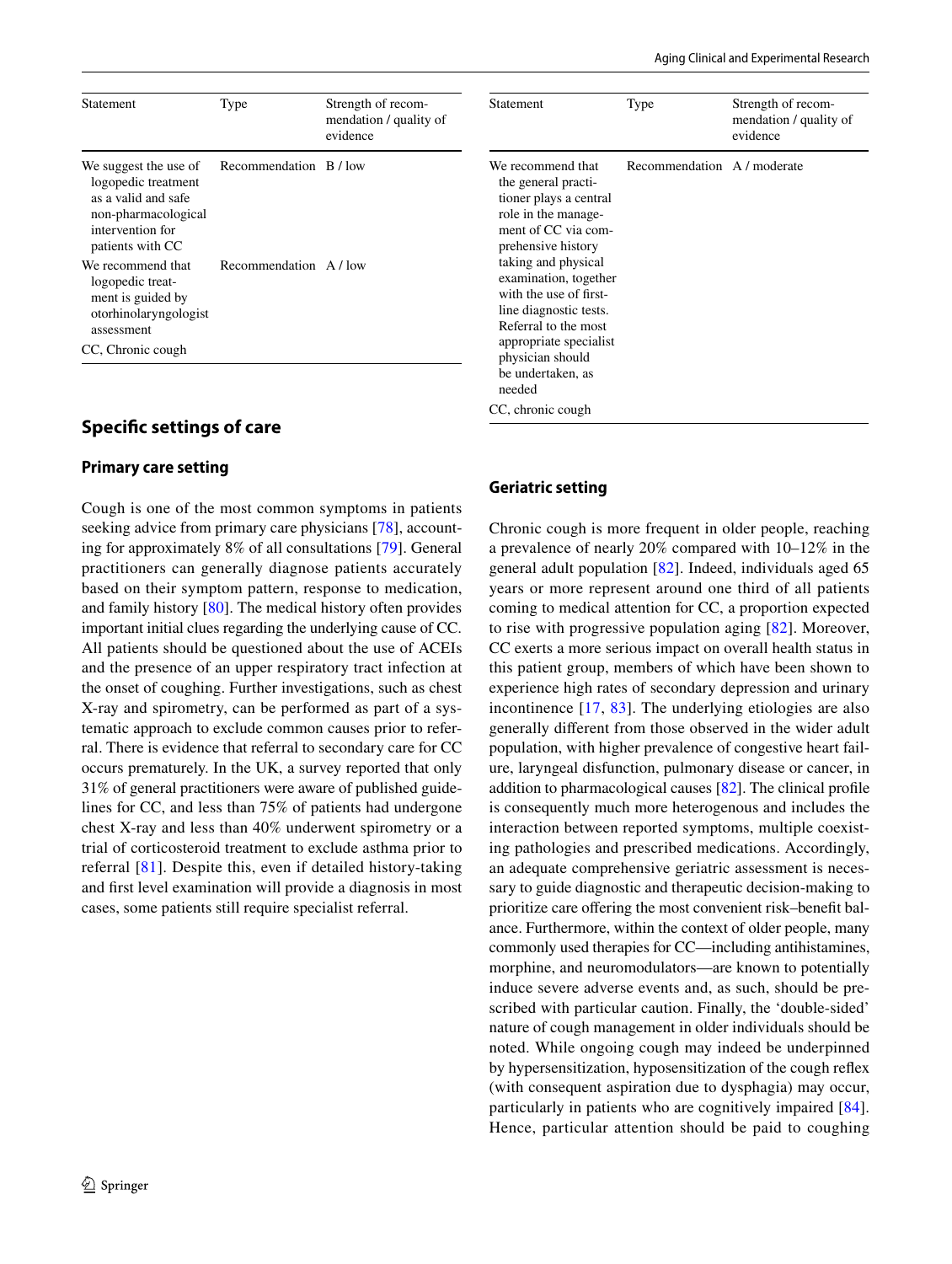during and after meals in older patients with dementia or other neurological comorbidities.

| Statement                                                                                                                                                                                                                                                                                                             | Type                        | Strength of recom-<br>mendation / quality of<br>evidence |
|-----------------------------------------------------------------------------------------------------------------------------------------------------------------------------------------------------------------------------------------------------------------------------------------------------------------------|-----------------------------|----------------------------------------------------------|
| In older patients with<br>CC, we recommend<br>undertaking a com-<br>prehensive geriatric<br>assessment to better<br>evaluate competing<br>causes of cough, the<br>impact on health<br>status, and plan the<br>therapeutic strategy<br>offering the most<br>appropriate risk-ben-<br>efit balance<br>CC, chronic cough | Recommendation A / moderate |                                                          |

# **Pulmonology setting**

The pulmonologist is generally the leading specialist physician for patients with CC, because lung diseases commonly underlie the disorder. The diagnostic workup starts from careful history taking and physical examination directed toward identifcation of the most common respiratory causes, e.g., bronchial asthma, which can sometimes manifest only with cough (i.e., cough-variant asthma). In the latter case, the diagnosis must be confrmed by appropriate tests because CC remission after ICS trial cannot be regarded as diagnostically conclusive. Conversely, individuals with confrmed bronchial asthma may not fully respond to ICS because of the presence of underlying competing causes. The pulmonologist may also be required to investigate the presence of less common etiologies, such as interstitial lung diseases or bronchiectasis. In this case, HRTC is the radiological examination of choice. Bronchoscopy is also useful in specifc circumstances [\[85\]](#page-21-21); broncho-alveolar lavage is helpful in the detection of eosinophilic bronchitis or occult infection [\[86\]](#page-21-22). Should pulmonary causes of CC be excluded, a wider search should then be pursued via the MCT.

| <b>Statement</b>                                                                                                                      | Type | Strength of recom-<br>mendation / quality of<br>evidence |
|---------------------------------------------------------------------------------------------------------------------------------------|------|----------------------------------------------------------|
| We recommend that the Recommendation A/moderate<br>pulmonologist fully<br>considers and address<br>any extrapulmonary<br>causes of CC |      |                                                          |

| Statement                                                                                                                                                                                              | Type                        | Strength of recom-<br>mendation / quality of<br>evidence |
|--------------------------------------------------------------------------------------------------------------------------------------------------------------------------------------------------------|-----------------------------|----------------------------------------------------------|
| We also recommend<br>considering less com-<br>mon causes of CC.<br>such as interstitial<br>lung disease and<br>bronchiectasis: in<br>such cases, HRTC is<br>the diagnostic exami-<br>nation of choice. | Recommendation A / moderate |                                                          |
| CC, chronic cough; HRCT, high-resolution chest computed tomog-<br>raphy                                                                                                                                |                             |                                                          |

### **Otorhinolaryngology setting**

The clinicofunctional evaluation of the ear, nose and throat region is essential for the correct diagnosis, classifcation, and treatment of individuals with CC[[87](#page-21-23)]. Indeed, laryngeal and pharyngeal receptors play a central role in the cough mechanism, and many pathologies inducing CC are characterized by alteration in the upper airways (e.g., postnasal drip) or the swallowing mechanism attributable to presbyphagia.

| Statement                                                                                                                                                                                                              | Type                             | Strength of recom-<br>mendation / quality of<br>evidence |
|------------------------------------------------------------------------------------------------------------------------------------------------------------------------------------------------------------------------|----------------------------------|----------------------------------------------------------|
| We recommend the<br>clinicofunctional<br>evaluation of the<br>ear, nose and throat<br>region as an essential<br>part of diagnosis,<br>classification and<br>treatment of indi-<br>viduals with CC<br>CC, chronic cough | Recommendation A / best practice |                                                          |

#### **Gastroenterology setting**

The gastroenterologist is often called to manage patients with CC because GERD is among its potential underlying causes. However, such involvement should be seen in the context of multidisciplinary collaboration and should generally be preceded by pulmonary and otorhinolaryngology evaluation.

The presence of typical symptoms of GERD in the patient with CC may justify the prescription of empiric PPI therapy, because its efficacy is known to be higher in these patients. [[29](#page-20-1)] Diagnostic tests may also be useful in some patients without typical GERD symptoms, both to confrm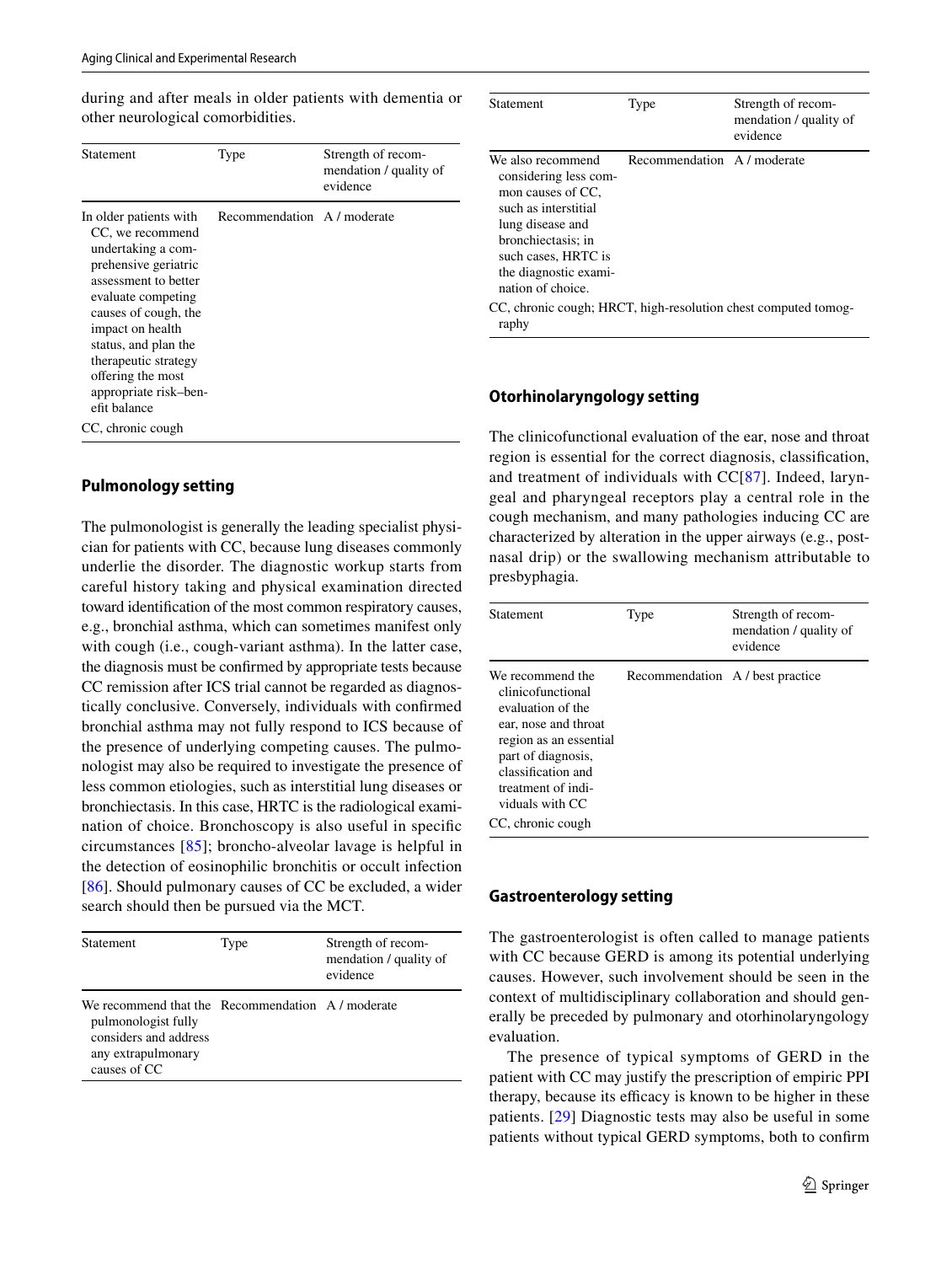| Statement                                                                                                                                                                                                                                                                                                                                                                     | Type | Strength of recom-<br>mendation / quality of<br>evidence |
|-------------------------------------------------------------------------------------------------------------------------------------------------------------------------------------------------------------------------------------------------------------------------------------------------------------------------------------------------------------------------------|------|----------------------------------------------------------|
| We recommend gastro- Recommendation B / moderate<br>enterology consul-<br>tation in cases of<br>suspected GERD. A<br>confirmed diagnosis<br>of GERD increases<br>the probability of CC<br>remission after acid-<br>suppressive therapy.<br>Conversely, the<br>exclusion of GERD<br>allows avoid unnec-<br>essary and potentially<br>harmful therapies<br>and diagnostic tests |      |                                                          |
| CC, chronic cough; GERD, gastroesophageal reflux disease                                                                                                                                                                                                                                                                                                                      |      |                                                          |

# **Allergology setting**

The etiology of asthma is multifactorial, and its clinical picture varies greatly among patients. Asthma is characterized by chronic airway infammation, clinically presenting as variable airway narrowing (i.e., wheezes and dyspnea) and cough [\[41](#page-20-13)]. Patients with cough-variant asthma can account for around 30% of CC referrals; these patients manifest mild airway hyper-responsiveness on methacholine challenge with preservation of deep inspiration bronchoprotective reflex. [\[88](#page-21-24)] The presence of an allergic component to coughvariant asthma has been identifed in most cases, in addition to concomitant atopic pathologies such as allergic rhinitis and eczema. In these cases, the presence of associated cough indicates more severe forms of bronchial asthma [\[89](#page-21-25)]. Pathological analyses in asthma demonstrate chronic airway infammation accompanied by the infltration of proinfammatory cells—including eosinophils, lymphocytes, mast cells, and others—and detachment of the airway epithelial cells [\[41,](#page-20-13) [88\]](#page-21-24). While many patients are atopic (i.e., positive for IgE antibodies against environmental allergens), airway infammation and lymphocyte activation are present even in patients without allergen-specifc IgE antibodies. Patients with cough-variant asthma can exhibit eosinophilic airway infammation, a feature that has been linked to more severe disease, when comparing eosinophilic to non-eosinophilic patients with CVA [[89\]](#page-21-25). Asthma symptoms often occur at night and in the early morning. Repeated exacerbations occur amid symptom-free intervals and develop even at rest. Patients with asthma may experience dyspnea during exercise and while performing laborious work. A comprehensive diagnostic workup should be made if asthma-like symptoms are borderline (and which may relate to other cardiopulmonary disease) or if upper respiratory tract disorders (such as laryngitis, epiglottitis, or vocal cord dysfunction) or eosinophilic bronchitis are considered. The diferential diagnosis of COPD should be made carefully, as this may overlap with asthma [\[41](#page-20-13)].

Hypersensitivity pneumonitis (HP) can also cause CC, and the identifcation of potential exposures is an important aspect of its diagnosis. Specifc IgG tests can be valuable in identifying suspicious exposures or pointing towards an, as yet, unidentifed exposure. However, there is a lack of well-defned predicted values for specifc IgGs and the tests cannot diferentiate between sensitization and disease. Exposure tests such as the specifc inhalation challenge are highly sensitive and specific for HP but can only be performed at specialist centres [\[90](#page-21-26)]. Finally, it is important not to forget that cough induced by medicines, such as ACEIs, has an incidence between 3.9 to 35% [\[91](#page-21-27)]. In consideration of the evidence, the role of the allergologist is crucial in the diagnosis of CC and in the execution of immunological and allergological tests for etiological and diferential diagnosis purposes. The presence or not of an allergic component to CC will then assist the allergologist in making the most appropriate choice of targeted therapy.

| Statement                                                                                                                                                                                                               | Type                   | Strength of recom-<br>mendation / quality of<br>evidence |
|-------------------------------------------------------------------------------------------------------------------------------------------------------------------------------------------------------------------------|------------------------|----------------------------------------------------------|
| The role of the<br>allergologist in<br>the diagnostic and<br>therapeutic workup<br>of the patient with<br>CC is essential in all<br>cases when an atopic<br>component and<br>underlying sensitiza-<br>tion is suspected | Recommendation A / low |                                                          |
| CC, chronic cough                                                                                                                                                                                                       |                        |                                                          |

# **Diagnostic and therapeutic algorithms**

Chronic cough is a common symptom potentially caused by a variety of diferent, often undetected, pathologies. A carefully reasoned and stepwise approach to diagnosis (Figure [1\)](#page-16-0) is pivotal to optimize the chances of correct diagnosis, and to save healthcare resources. Initial investigations can be undertaken by the general practitioner and are widely available at the level of primary care. A careful history – which should include the comprehensive assessment of CC in terms of duration, 'triggers' and pattern of presentation, along with any history of smoking, medications (e.g., ACEIs), and the possible exposure to environmental and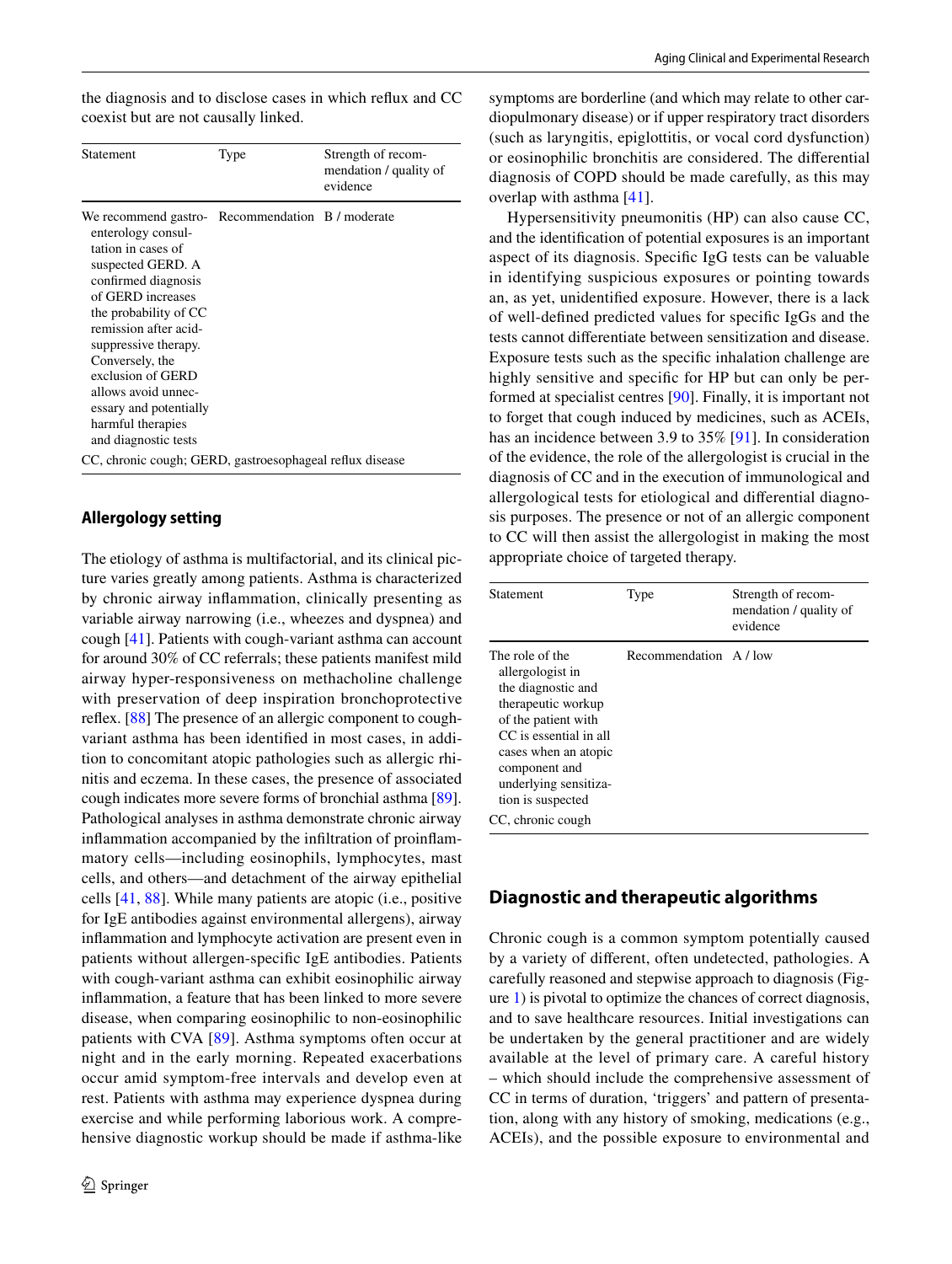

<span id="page-16-0"></span>**Fig. 1** Suggested diagnostic algorithm for chronic cough (CC). ACEI, angiotensin-converting enzyme inhibitors; COPD, chronic obstructive airways disease; FeNO, fractional exhaled nitric oxide; HRCT, highresolution chest computed tomography; ICS, inhaled corticosteroids;

LCQ, Leicester Cough Questionnaire; PPI, proton pump inhibitors; QoL, quality of life; Sf-36, Short Form 36: Health Survey Questionnaire; UACS, upper airways cough syndrome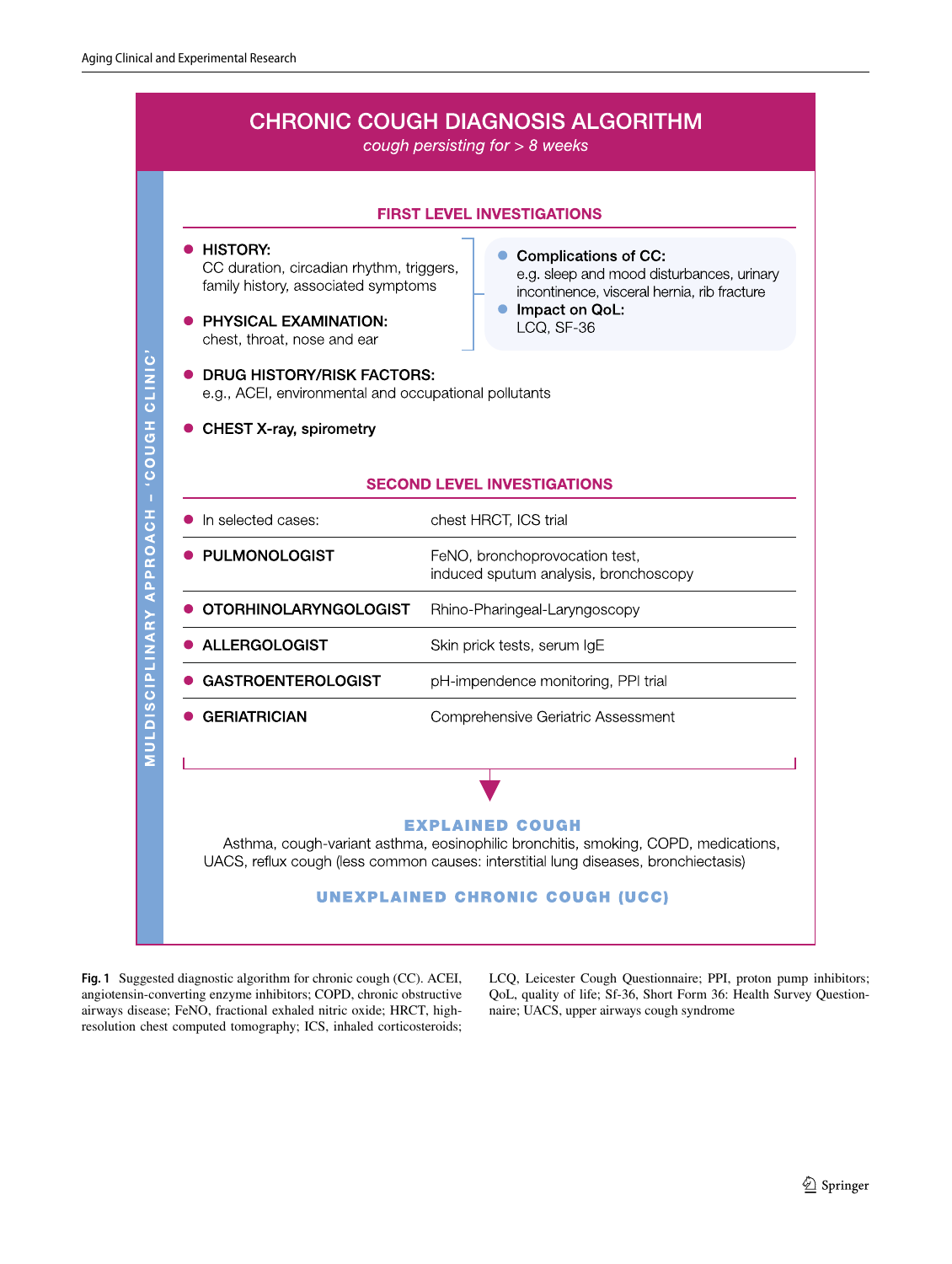prognosis (e.g., heart failure or cancer). Similarly, some physical signs are highly specifc for certain diseases, some of which may be severe—as in the case of bibasilar Velcro-like crackles for idiopathic pulmonary fbrosis. The impact on QoL should be also investigated, via the use of validated scales, as well as any onset of potential complications. In older individuals, the geriatrician can help correctly weigh the impact of CC in the context of coexisting pathologies, and tailor an efective diagnostic and therapeutic pathway. Finally, chest X-ray and spirometry are indicated to determine the presence of both structural and functional lung disease. When all these investigations remain inconclusive, referral to other

are indicative of pathologies associated with a more severe

specialist physicians is indicated, and a multidisciplinary integrated approach (the so called 'cough clinic') is the primary choice. The MCT is called to take overall charge of the patient, with each specialist acting in the context of his or her specifc competence. Close interaction and case discussion between the MCT members is necessary for the correct interpretation of test results. At the end of the MCT evaluation process, a diagnosis of 'explained' or 'unexplained' CC is collegially formulated, and the therapeutic management tailored to the individual patient. In this regard, disease-specifc guidelines are useful for guiding the treatment of specifc CC, while more challenging is the management of unspecific CC (i.e., UCC). Lifestyle changes, control of risk factors, and cessation of smoking, are pivotal to efective management alongside comprehensive logopedic assessment and treatment. A shortduration ICS trial is generally recommended; if inefective, other therapeutic strategies can be adopted under close monitoring, according to available recommendations (*see* Therapeutic Approach and Fig. [2\)](#page-17-0). Frequent evaluation



<span id="page-17-0"></span>**Fig. 2** Suggested therapeutic algorithm for chronic cough (CC); ICS, inhaled corticosteroids; PPI, proton pump inhibitors; QoL, quality of life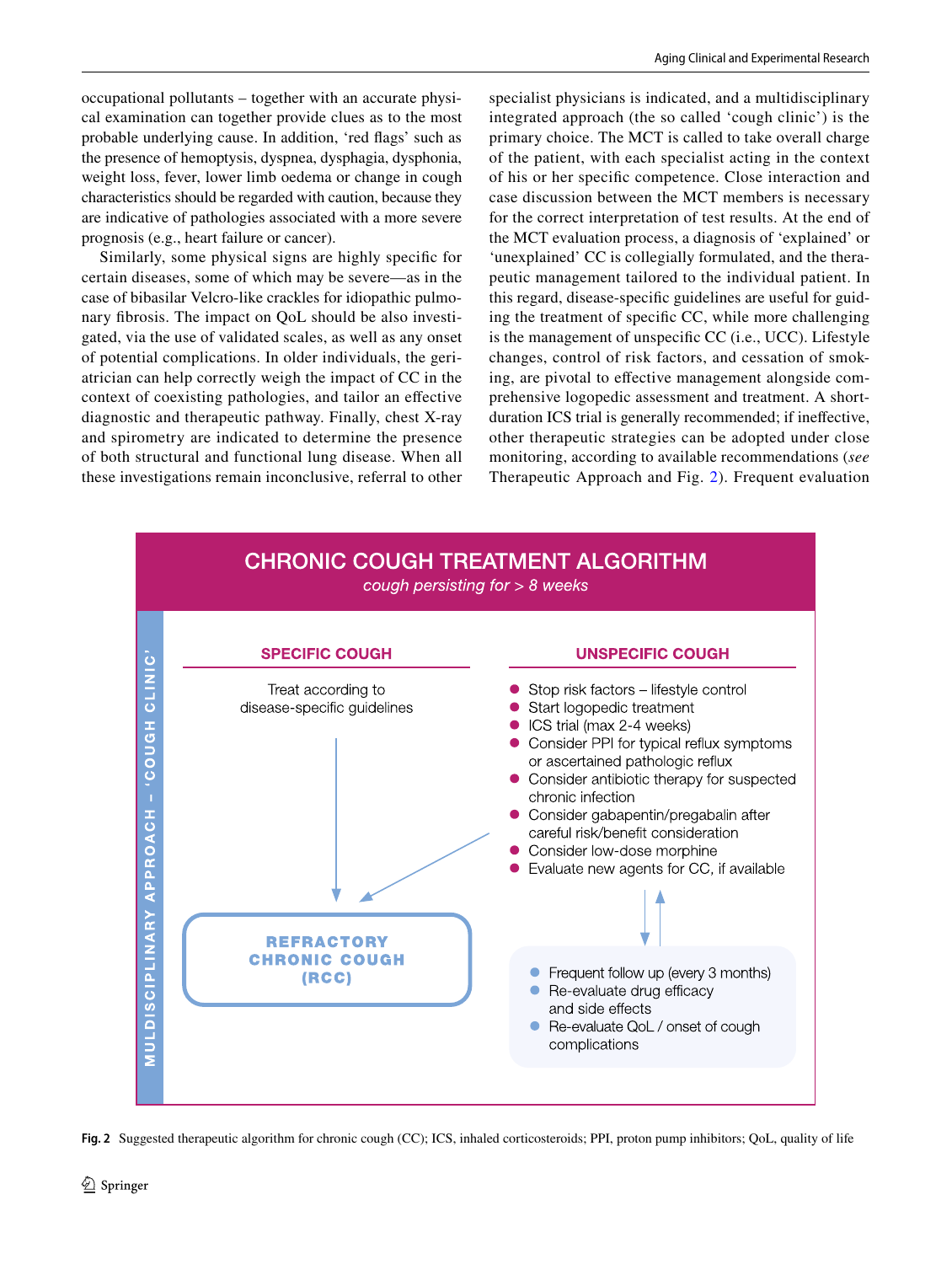of drug side efects, QoL and onset of complications are also important, particularly when patients do not respond, or only partially respond, to the prescribed therapies (i.e., subjects with RCC).

# **Gaps in knowledge and indications for future research**

There are still many gaps in our knowledge about CC, starting from defnition and pathophysiology through to diagnostic and therapeutic management. Based on the gaps identifed in the available literature, the panel of experts discussed and proposed a research agenda with prioritized tasks for the proposed topics. Evidence on the impact and pathogenesis of CC emerged as an important area for further research.

#### Research agenda

#### *Defnition*

- CC, UCC and RCC may have signifcant clinical impact. Research is needed to improve their respective classifcations and thus tailor therapeutic approach
- To overcome the current 'convenient' classifcation of cough, studies are needed to clarify the pathophysiological mechanisms underlying cough

#### *Epidemiology*

- CC has only recently been recognized as a discrete entity; in future, CC might be further characterized as cough hypersensitivity syndrome in adults
- Observational cohort studies, based on the use of standardized tools and shared diagnostic criteria, are needed to estimate the true prevalence and incidence of CC; understand its natural history; evaluate its physical, psychological and social impact; and estimate its economic burden
- The possibility of including CC among the ICD should be investigated

#### *Impact on QoL*

- Current tools for assessing QoL should be optimized to provide a validated, standardized and multidimensional view of the impact of CC on overall health status
- The prevalence and prognostic implications of the complications of CC are not fully understood

#### *Pathogenesis*

- It is worth investigating:
- 1. To what extent the afective status impacts on CC, a prerequisite for potential targeted therapy
- 2. To what extent RCC/UCC share underlying pathogenetic mechanisms
- 3. Whether the frequent secondary failure of therapy corresponds to a real change in the pathogenetic mechanisms of cough

#### *Etiology*

- It is worth investigating:
- 1. Whether clusters of symptoms, signs and patient history data exist that may suggest the most probable etiology
- 2. What mechanisms, or supervening contributing causes, account for secondary failure of therapy in CC of known etiology

*Diagnostic approach*

#### Research agenda

- Studies are needed to evaluate to what extent a multidisciplinary approach involving diferent medical specialists (i.e., the 'cough clinic') could improve diagnostic and therapeutic outcomes
- It would be useful to verify if the diagnostic approach should vary according to age
- Studies are needed to validate the use of FeNO as a predictor of treatment response in patients with CC

#### *Therapeutic approach*

- Controlled studies should be carried out to evaluate the efficacy of topical antacids in patients with CC related to GE refux
- Further pathophysiological studies are needed to investigate the relationship between cough hypersensitivity and new therapeutic targets for CC
- Simplifed speech therapy treatment techniques should be developed and widely disseminated to ensure access to this type of therapy for every patient with CC regardless of etiology
- CC, chronic cough; GE, gastroesophageal; FeNO, fractional exhaled nitric oxide; ICD, International Classifcation of Diseases; QoL, quality of life; UACS, upper airways cough syndrome; UCC, unexplained chronic cough

# **Conclusions**

These recommendations should support the diagnostic and therapeutic pathway of patients with CC by promoting an evidence-based, multidisciplinary approach to care that integrates the expertise of general practitioners, geriatricians, pulmonologists, allergologists, otorhinolaryngologists and gastroenterologists. Specifc contributions of individual team members may vary according to the patient's clinical characteristics, results of baseline examinations and response to therapies. In general, the general practitioner takes responsibility for the initial management of the patient with CC. In cases of undisclosed etiology, or persisting CC despite pharmacologic (trial) intervention, the MCT is called upon to assist with diagnosis and further therapeutic strategies. Even in cases of UCC or RCC, maximum effort should be made to comprehensively assess and monitor patients, particularly with regards to the impact on QoL and the onset of complications. Toward this end, efective and tailored patient communication remains the hallmark of good compliance with clinical management. While this article is designed to promote evidence-based and integrated management of patients with CC by senior clinicians, the fndings are also suitable for residents in the specialties commonly involved in the management of these patients as well as medical students. Finally, by providing a convenient list of topics of interest, this article might also assist with the identifcation of unmet needs, research priorities and the performance of cost-efficacy analyses.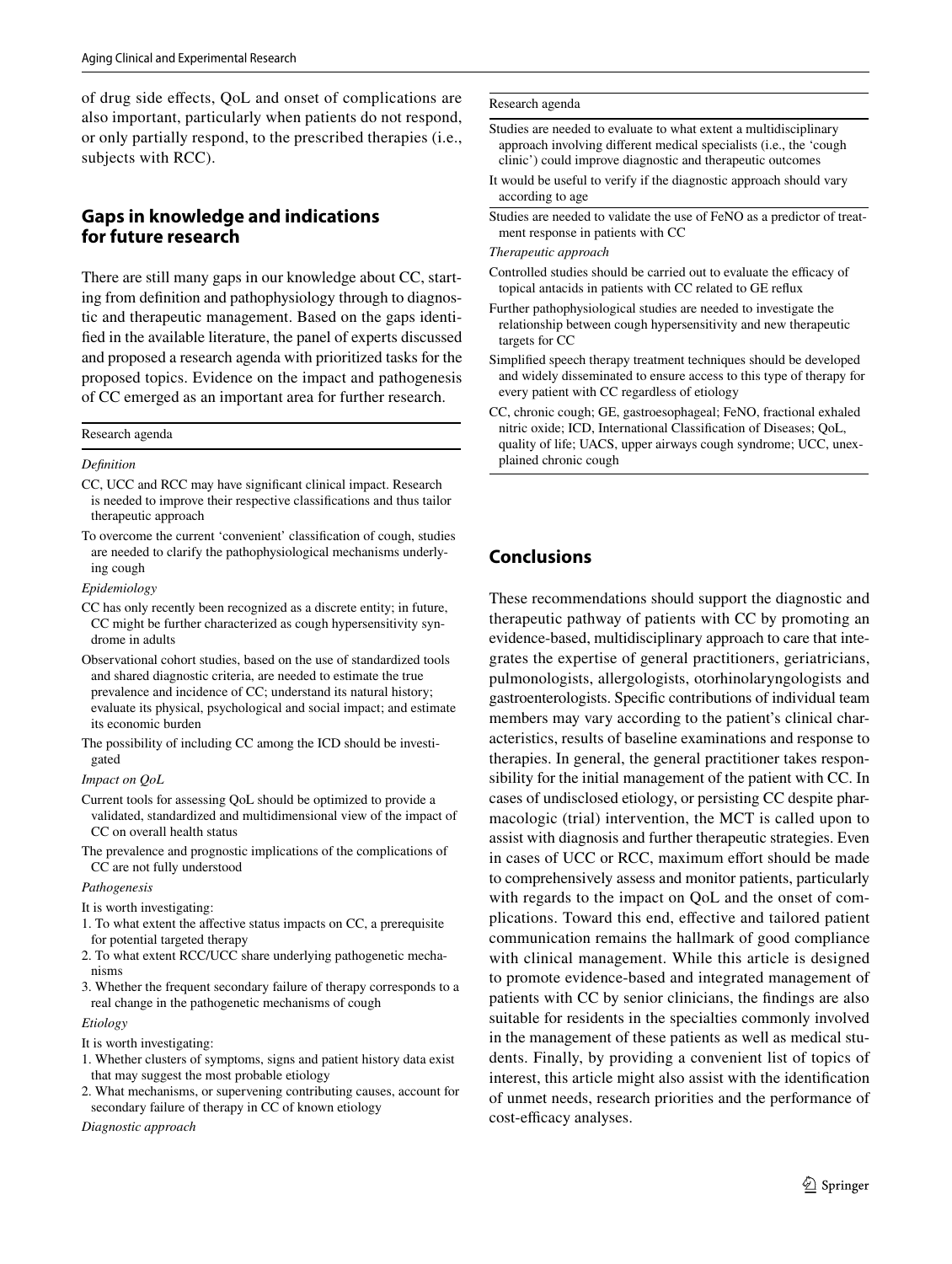**Acknowledgements** Editorial assistance in the preparation of this article was provided by Editamed srl, Torino, Italy.

**Author contributions** All authors contributed to material preparation, data collection and analysis. The frst draft of the manuscript was written by AdV and all authors commented on previous versions of the manuscript. All authors read and approved the fnal manuscript.

**Funding** This work, including travel and meeting expenses, was supported by an unrestricted grant from MSD Italia Srl. The sponsor had no role in selecting the participants, reviewing the literature, defning consensus statements, drafting or reviewing the paper, or in the decision to submit the manuscript. All views expressed are solely those of the authors.

# **Declarations**

**Conflict of interest** AZ has received grants from Menarini outside of the submitted work; SM has received grants from Sanof Pasteur, MSD, GSK, Pfzer and Takeda outside of the submitted work; FL has received grants from MSD, Menarini, Chiesi, GSK and Boehringer Ingelheim outside of the submitted work; FB received grants for scientifc consulting of Alfasigma; ADV, RAI, GG, MC, GO, FFL and AV report no confict of interest.

**Ethical approval** Not applicable.

**Statement of human and animal rights** Not applicable.

**Informed consent** Not applicable.

# **References**

- <span id="page-19-0"></span>1. Song W-J, Chang Y-S, Faruqi S et al (2015) The global epidemiology of chronic cough in adults: a systematic review and metaanalysis. Eur Respir J 45:1479–1481. [https://doi.org/10.1183/](https://doi.org/10.1183/09031936.00218714) [09031936.00218714](https://doi.org/10.1183/09031936.00218714)
- <span id="page-19-1"></span>2. Chamberlain SAF, Garrod R, Douiri A et al (2015) The impact of chronic cough: a cross-sectional European survey. Lung 193:401– 408.<https://doi.org/10.1007/s00408-015-9701-2>
- <span id="page-19-2"></span>3. Morice AH, Millqvist E, Belvisi MG et al (2014) Expert opinion on the cough hypersensitivity syndrome in respiratory medicine. Eur Respir J 44:1132–1148. [https://doi.org/10.1183/09031936.](https://doi.org/10.1183/09031936.00218613) [00218613](https://doi.org/10.1183/09031936.00218613)
- <span id="page-19-24"></span>4. Morice AH, Millqvist E, Bieksiene K et al (2020) ERS guidelines on the diagnosis and treatment of chronic cough in adults and children. Eur Respir J.<https://doi.org/10.1183/13993003.01136-2019>
- <span id="page-19-7"></span>5. Pratter MR (2006) Unexplained (idiopathic) cough: ACCP evidence-based clinical practice guidelines. Chest 129:220S-221S. [https://doi.org/10.1378/chest.129.1\\_suppl.220S](https://doi.org/10.1378/chest.129.1_suppl.220S)
- <span id="page-19-23"></span>6. Irwin RS, Baumann MH, Bolser DC et al (2006) Diagnosis and Management of Cough Executive Summary: ACCP Evidence-Based Clinical Practice Guidelines. Chest 129:1S-23S. [https://](https://doi.org/10.1378/chest.129.1_suppl.1S) [doi.org/10.1378/chest.129.1\\_suppl.1S](https://doi.org/10.1378/chest.129.1_suppl.1S)
- <span id="page-19-3"></span>7. Kardos P, Berck H, Fuchs K-H et al (2010) Guidelines of the German Respiratory Society for diagnosis and treatment of adults sufering from acute or chronic cough. Pneumologie 64:701–711. <https://doi.org/10.1055/s-0030-1255526>
- <span id="page-19-4"></span>8. Grade Defnitions - US Preventive Services Task Force. [https://](https://www.uspreventiveservicestaskforce.org/Page/Name/grade-definitions) [www.uspreventiveservicestaskforce.org/Page/Name/grade-defn](https://www.uspreventiveservicestaskforce.org/Page/Name/grade-definitions) [itions](https://www.uspreventiveservicestaskforce.org/Page/Name/grade-definitions). Accessed 4 Mar 2020
- <span id="page-19-5"></span>9. Irwin RS, French CL, Chang AB et al (2018) Classifcation of Cough as a Symptom in Adults and Management Algorithms: CHEST Guideline and Expert Panel Report. Chest 153:196–209. <https://doi.org/10.1016/j.chest.2017.10.016>
- <span id="page-19-6"></span>10. McGarvey L, Gibson PG (2019) What Is Chronic Cough? Terminology. J Allergy Clin Immunol Pract 7:1711–1714. [https://doi.](https://doi.org/10.1016/j.jaip.2019.04.012) [org/10.1016/j.jaip.2019.04.012](https://doi.org/10.1016/j.jaip.2019.04.012)
- <span id="page-19-8"></span>11. Arinze JT, Roos EWVD, Verhamme KMC et al (2019) Prevalence and incidence of chronic cough in middle-aged and older subjects: The Rotterdam Study. Eur Respir J. [https://doi.org/10.1183/13993](https://doi.org/10.1183/13993003.congress-2019.OA1586) [003.congress-2019.OA1586](https://doi.org/10.1183/13993003.congress-2019.OA1586)
- <span id="page-19-9"></span>12. Dal Negro RW, Mazzolini M, Turco P et al (2016) Cough: impact, beliefs, and expectations from a national survey. Multidiscip Respir Med 11:34.<https://doi.org/10.1186/s40248-016-0072-1>
- <span id="page-19-10"></span>13. Dal Negro RW, Povero M, Zanasi A et al (2019) Persistent Cough: Changes in Prevalence, Impact, and Beliefs From 2006–2015 in Italy. European Medical Journal 4:55–61
- <span id="page-19-11"></span>14. Campi G, Noale M, Fabbrizzi A et al (2020) The demographic and clinical characteristics of an Italian population of adult outpatients with chronic cough. Aging Clin Exp Res 32:741–746. [https://doi.](https://doi.org/10.1007/s40520-019-01464-4) [org/10.1007/s40520-019-01464-4](https://doi.org/10.1007/s40520-019-01464-4)
- <span id="page-19-12"></span>15. Dal Negro RW, Turco P, Zanasi A (2021) Long-Lasting Cough (L-LC): Prevalence and Impact in the Pre-COVID Era in Italy. A Multicentric Survey
- <span id="page-19-13"></span>16. French CL, Irwin RS, Curley FJ et al (1998) Impact of chronic cough on quality of life. Arch Intern Med 158:1657–1661
- <span id="page-19-14"></span>17. Won H-K, Lee J-H, An J et al (2020) Impact of Chronic Cough on Health-Related Quality of Life in the Korean Adult General Population: The Korean National Health and Nutrition Examination Survey 2010–2016. Allergy Asthma Immunol Res 12:964–979. <https://doi.org/10.4168/aair.2020.12.6.964>
- <span id="page-19-15"></span>18. French CL, Crawford SL, Bova C et al (2017) Change in Psychological, Physiological, and Situational Factors in Adults After Treatment of Chronic Cough. Chest 152:547–562. [https://doi.org/](https://doi.org/10.1016/j.chest.2017.06.024) [10.1016/j.chest.2017.06.024](https://doi.org/10.1016/j.chest.2017.06.024)
- 19. Dicpinigaitis PV, Tso R, Banauch G (2006) Prevalence of depressive symptoms among patients with chronic cough. Chest 130:1839–1843.<https://doi.org/10.1378/chest.130.6.1839>
- 20. Sano A, Tashiro K, Fukuda T (2015) Cough-induced rib fractures. Asian Cardiovasc Thorac Ann 23:958–960. [https://doi.org/](https://doi.org/10.1177/0218492315596893) [10.1177/0218492315596893](https://doi.org/10.1177/0218492315596893)
- <span id="page-19-16"></span>21. Dicpinigaitis PV, Lim L, Farmakidis C (2014) Cough syncope. Respir Med 108:244–251. [https://doi.org/10.1016/j.rmed.2013.](https://doi.org/10.1016/j.rmed.2013.10.020) [10.020](https://doi.org/10.1016/j.rmed.2013.10.020)
- <span id="page-19-17"></span>22. Mazzone SB, Undem BJ (2016) Vagal Aferent Innervation of the Airways in Health and Disease. Physiol Rev 96:975–1024. [https://](https://doi.org/10.1152/physrev.00039.2015) [doi.org/10.1152/physrev.00039.2015](https://doi.org/10.1152/physrev.00039.2015)
- <span id="page-19-18"></span>23. Ando A, Farrell MJ, Mazzone SB (2014) Cough-related neural processing in the brain: a roadmap for cough dysfunction? Neurosci Biobehav Rev 47:457–468. [https://doi.org/10.1016/j.neubi](https://doi.org/10.1016/j.neubiorev.2014.09.018) [orev.2014.09.018](https://doi.org/10.1016/j.neubiorev.2014.09.018)
- <span id="page-19-19"></span>24. Ando A, Smallwood D, McMahon M et al (2016) Neural correlates of cough hypersensitivity in humans: evidence for central sensitisation and dysfunctional inhibitory control. Thorax 71:323– 329.<https://doi.org/10.1136/thoraxjnl-2015-207425>
- <span id="page-19-20"></span>25. Corrao WM, Braman SS, Irwin RS (1979) Chronic cough as the sole presenting manifestation of bronchial asthma. N Engl J Med 300:633–637. <https://doi.org/10.1056/NEJM197903223001201>
- <span id="page-19-21"></span>26. Gibson PG, Dolovich J, Denburg J et al (1989) Chronic cough: eosinophilic bronchitis without asthma. Lancet 1:1346–1348. [https://doi.org/10.1016/s0140-6736\(89\)92801-8](https://doi.org/10.1016/s0140-6736(89)92801-8)
- <span id="page-19-22"></span>27. Quirce S (2004) Eosinophilic bronchitis in the workplace. Curr Opin Allergy Clin Immunol 4:87–91. [https://doi.org/10.1097/](https://doi.org/10.1097/00130832-200404000-00003) [00130832-200404000-00003](https://doi.org/10.1097/00130832-200404000-00003)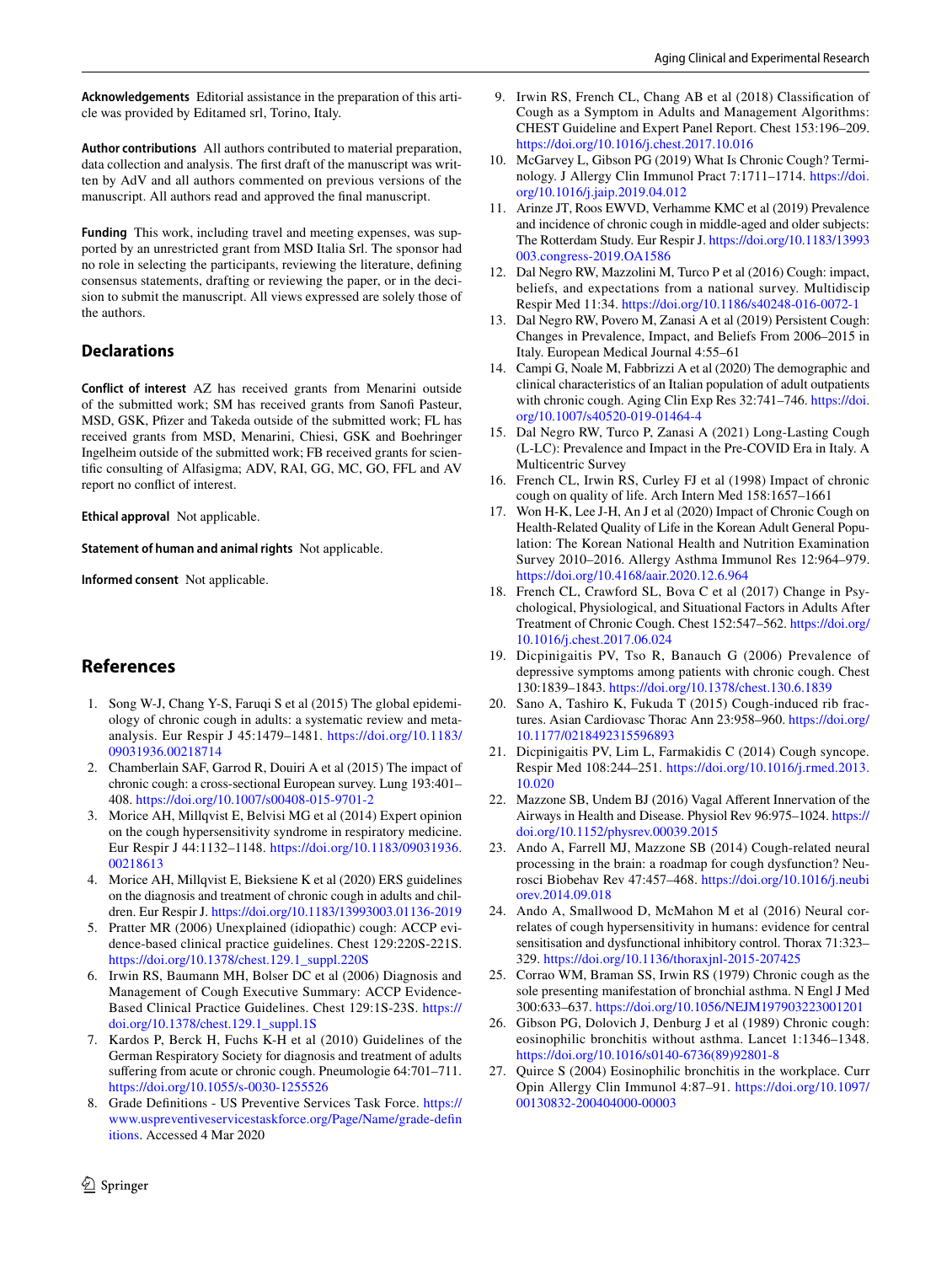- <span id="page-20-0"></span>28. Irwin RS, French CL, Curley FJ et al (1993) Chronic cough due to gastroesophageal refux. Clinical, diagnostic, and pathogenetic aspects. Chest 104:1511–1517. [https://doi.org/10.1378/chest.](https://doi.org/10.1378/chest.104.5.1511) [104.5.1511](https://doi.org/10.1378/chest.104.5.1511)
- <span id="page-20-1"></span>29. Kahrilas PJ, Howden CW, Hughes N et al (2013) Response of chronic cough to acid-suppressive therapy in patients with gastroesophageal refux disease. Chest 143:605–612. [https://doi.org/](https://doi.org/10.1378/chest.12-1788) [10.1378/chest.12-1788](https://doi.org/10.1378/chest.12-1788)
- <span id="page-20-2"></span>30. Patterson N, Mainie I, Raferty G et al (2009) Nonacid refux episodes reaching the pharynx are important factors associated with cough. J Clin Gastroenterol 43:414–419. [https://doi.org/10.](https://doi.org/10.1097/MCG.0b013e31818859a3) [1097/MCG.0b013e31818859a3](https://doi.org/10.1097/MCG.0b013e31818859a3)
- <span id="page-20-3"></span>31. Dąbrowska M, Arcimowicz M, Grabczak EM et al (2020) Chronic cough related to the upper airway cough syndrome: one entity but not always the same. Eur Arch Otorhinolaryngol 277:2753–2759. <https://doi.org/10.1007/s00405-020-06071-y>
- <span id="page-20-4"></span>32. Freund KM, Belanger AJ, D'Agostino RB et al (1993) The health risks of smoking. The Framingham Study: 34 years of followup. Ann Epidemiol 3:417–424. [https://doi.org/10.1016/1047-](https://doi.org/10.1016/1047-2797(93)90070-k) [2797\(93\)90070-k](https://doi.org/10.1016/1047-2797(93)90070-k)
- <span id="page-20-5"></span>33. Morice AH, Lowry R, Brown MJ et al (1987) Angiotensin-converting enzyme and the cough refex. Lancet 2:1116–1118. [https://](https://doi.org/10.1016/s0140-6736(87)91547-9) [doi.org/10.1016/s0140-6736\(87\)91547-9](https://doi.org/10.1016/s0140-6736(87)91547-9)
- <span id="page-20-6"></span>34. Fahim A, Morice AH (2009) Heightened cough sensitivity secondary to latanoprost. Chest 136:1406–1407. [https://doi.org/10.](https://doi.org/10.1378/chest.09-0070) [1378/chest.09-0070](https://doi.org/10.1378/chest.09-0070)
- <span id="page-20-7"></span>35. Mello CJ (1996) Predictive Values of the Character, Timing, and Complications of Chronic Cough in Diagnosing Its Cause. Arch Intern Med 156:997. [https://doi.org/10.1001/archinte.1996.00440](https://doi.org/10.1001/archinte.1996.00440090103010) [090103010](https://doi.org/10.1001/archinte.1996.00440090103010)
- <span id="page-20-8"></span>36. Iii JJB, Carek PJ (2011) Evaluation of the Patient with Chronic Cough. AFP 84:887–892
- <span id="page-20-9"></span>37. Ware J, Brook R, Davies A, et al (1979) Conceptualization and Measurement of Health for Adults in the Health Insurance Study: Vol. I, Model of Health and Methodology. undefned
- <span id="page-20-10"></span>38. Birring SS, Prudon B, Carr AJ et al (2003) Development of a symptom specifc health status measure for patients with chronic cough: Leicester Cough Questionnaire (LCQ). Thorax 58:339– 343.<https://doi.org/10.1136/thorax.58.4.339>
- <span id="page-20-11"></span>39. Sood N, Wasilewski NV, Day AG et al (2020) Methacholine-Induced Cough in the Absence of Asthma: Insights From Impulse Oscillometry. Front Physiol 11:554679. [https://doi.org/10.3389/](https://doi.org/10.3389/fphys.2020.554679) [fphys.2020.554679](https://doi.org/10.3389/fphys.2020.554679)
- <span id="page-20-12"></span>40. Ogawa H, Fujimura M, Takeuchi Y et al (2009) The importance of basidiomycetous fungi cultured from the sputum of chronic idiopathic cough: A study to determine the existence of recognizable clinical patterns to distinguish CIC from non-CIC. Respiratory Medicine 103:1492–1497. [https://doi.org/10.1016/j.rmed.2009.](https://doi.org/10.1016/j.rmed.2009.04.016) [04.016](https://doi.org/10.1016/j.rmed.2009.04.016)
- <span id="page-20-13"></span>41. 2021 GINA Main Report. In: Global Initiative for Asthma - GINA. <https://ginasthma.org/gina-reports/>. Accessed 21 Nov 2021
- <span id="page-20-14"></span>42. Brightling CE, Ward R, Goh KL et al (1999) Eosinophilic bronchitis is an important cause of chronic cough. Am J Respir Crit Care Med 160:406–410. [https://doi.org/10.1164/ajrccm.160.2.](https://doi.org/10.1164/ajrccm.160.2.9810100) [9810100](https://doi.org/10.1164/ajrccm.160.2.9810100)
- <span id="page-20-15"></span>43. Mathur SK, Fichtinger PS, Evans MD et al (2016) Variability of blood eosinophil count as an asthma biomarker. Ann Allergy Asthma Immunol 117:551–553. [https://doi.org/10.1016/j.anai.](https://doi.org/10.1016/j.anai.2016.08.010) [2016.08.010](https://doi.org/10.1016/j.anai.2016.08.010)
- <span id="page-20-16"></span>44. Wagener AH, de Nijs SB, Lutter R et al (2015) External validation of blood eosinophils, FE(NO) and serum periostin as surrogates for sputum eosinophils in asthma. Thorax 70:115–120. [https://doi.](https://doi.org/10.1136/thoraxjnl-2014-205634) [org/10.1136/thoraxjnl-2014-205634](https://doi.org/10.1136/thoraxjnl-2014-205634)
- <span id="page-20-17"></span>45. Li Y-H, Yu C-J, Qian X-Y et al (2021) The correlation between FeNO and nNO in allergic rhinitis and bronchial asthma. Medicine

(Baltimore) 100:e27314. [https://doi.org/10.1097/MD.0000000000](https://doi.org/10.1097/MD.0000000000027314) [027314](https://doi.org/10.1097/MD.0000000000027314)

- <span id="page-20-18"></span>46. Ambrosino P, Accardo M, Mosella M et al (2021) Performance of fractional exhaled nitric oxide in predicting response to inhaled corticosteroids in chronic cough: a meta-analysis. Ann Med 53:1659–1672.<https://doi.org/10.1080/07853890.2021.1979242>
- <span id="page-20-19"></span>47. Lamon T, Didier A, Brouquières D et al (2019) Exhaled nitric oxide in chronic cough: A good tool in a multi-step approach. Respir Med Res 76:4–9. [https://doi.org/10.1016/j.resmer.2019.04.](https://doi.org/10.1016/j.resmer.2019.04.005) [005](https://doi.org/10.1016/j.resmer.2019.04.005)
- <span id="page-20-20"></span>48. Katz PO, Gerson LB, Vela MF (2013) Guidelines for the diagnosis and management of gastroesophageal refux disease. Am J Gastroenterol 108:308–328.<https://doi.org/10.1038/ajg.2012.444>
- <span id="page-20-21"></span>49. Sifrim D, Dupont L, Blondeau K et al (2005) Weakly acidic refux in patients with chronic unexplained cough during 24 hour pressure, pH, and impedance monitoring. Gut 54:449–454. [https://doi.](https://doi.org/10.1136/gut.2004.055418) [org/10.1136/gut.2004.055418](https://doi.org/10.1136/gut.2004.055418)
- <span id="page-20-22"></span>50. Gyawali CP, Kahrilas PJ, Savarino E et al (2018) Modern diagnosis of GERD: the Lyon Consensus. Gut 67:1351–1362. [https://](https://doi.org/10.1136/gutjnl-2017-314722) [doi.org/10.1136/gutjnl-2017-314722](https://doi.org/10.1136/gutjnl-2017-314722)
- <span id="page-20-23"></span>51. Savarino V, Tosetti C, Benedetto E et al (2018) Appropriateness in prescribing PPIs: A position paper of the Italian Society of Gastroenterology (SIGE) - Study section "Digestive Diseases in Primary Care." Dig Liver Dis 50:894–902. [https://doi.org/10.](https://doi.org/10.1016/j.dld.2018.07.004) [1016/j.dld.2018.07.004](https://doi.org/10.1016/j.dld.2018.07.004)
- <span id="page-20-24"></span>52. Numans ME, Lau J, de Wit NJ et al (2004) Short-Term Treatment with Proton-Pump Inhibitors as a Test for Gastroesophageal Refux Disease. Ann Intern Med 140:518–527. [https://doi.org/10.](https://doi.org/10.7326/0003-4819-140-7-200404060-00011) [7326/0003-4819-140-7-200404060-00011](https://doi.org/10.7326/0003-4819-140-7-200404060-00011)
- <span id="page-20-25"></span>53. Baldi F, Cavoli C, Ghersi S et al (2006) Cost-efectiveness of diferent diagnostic strategies to assess gastro-oesophageal refux disease in patients with unexplained chronic persistent cough in Italy. Dig Liver Dis 38:452–458. [https://doi.org/10.1016/j.dld.](https://doi.org/10.1016/j.dld.2006.02.015) [2006.02.015](https://doi.org/10.1016/j.dld.2006.02.015)
- <span id="page-20-26"></span>54. Ates F, Vaezi MF (2013) Approach to the patient with presumed extraoesophageal GERD. Best Pract Res Clin Gastroenterol 27:415–431.<https://doi.org/10.1016/j.bpg.2013.06.009>
- <span id="page-20-27"></span>55. da Silva CED, Niedermeier BT, Portinho F (2015) Refux Laryngitis: Correlation between the Symptoms Findings and Indirect Laryngoscopy. Int Arch Otorhinolaryngol 19:234–237. [https://](https://doi.org/10.1055/s-0034-1399794) [doi.org/10.1055/s-0034-1399794](https://doi.org/10.1055/s-0034-1399794)
- <span id="page-20-28"></span>56. Chaudhuri R, McMahon AD, Thomson LJ et al (2004) Efect of inhaled corticosteroids on symptom severity and sputum mediator levels in chronic persistent cough. J Allergy Clin Immunol 113:1063–1070.<https://doi.org/10.1016/j.jaci.2004.03.019>
- <span id="page-20-29"></span>57. Boulet LP, Milot J, Boutet M et al (1994) Airway infammation in nonasthmatic subjects with chronic cough. Am J Respir Crit Care Med 149:482–489.<https://doi.org/10.1164/ajrccm.149.2.8306050>
- <span id="page-20-30"></span>58. Pizzichini MM, Pizzichini E, Parameswaran K et al (1999) Nonasthmatic chronic cough: No efect of treatment with an inhaled corticosteroid in patients without sputum eosinophilia. Can Respir J 6:323–330.<https://doi.org/10.1155/1999/434901>
- <span id="page-20-31"></span>59. Kita T, Fujimura M, Ogawa H et al (2010) Antitussive efects of the leukotriene receptor antagonist montelukast in patients with cough variant asthma and atopic cough. Allergol Int 59:185–192. <https://doi.org/10.2332/allergolint.09-OA-0112>
- <span id="page-20-32"></span>60. Ryan NM, Birring SS, Gibson PG (2012) Gabapentin for refractory chronic cough: a randomised, double-blind, placebo-controlled trial. Lancet 380:1583–1589. [https://doi.org/10.1016/](https://doi.org/10.1016/S0140-6736(12)60776-4) [S0140-6736\(12\)60776-4](https://doi.org/10.1016/S0140-6736(12)60776-4)
- <span id="page-20-33"></span>61. Vertigan AE, Kapela SL, Ryan NM et al (2016) Pregabalin and Speech Pathology Combination Therapy for Refractory Chronic Cough: A Randomized Controlled Trial. Chest 149:639–648. <https://doi.org/10.1378/chest.15-1271>
- <span id="page-20-34"></span>62. Cohen SM, Misono S (2013) Use of Specifc Neuromodulators in the Treatment of Chronic, Idiopathic Cough: A Systematic